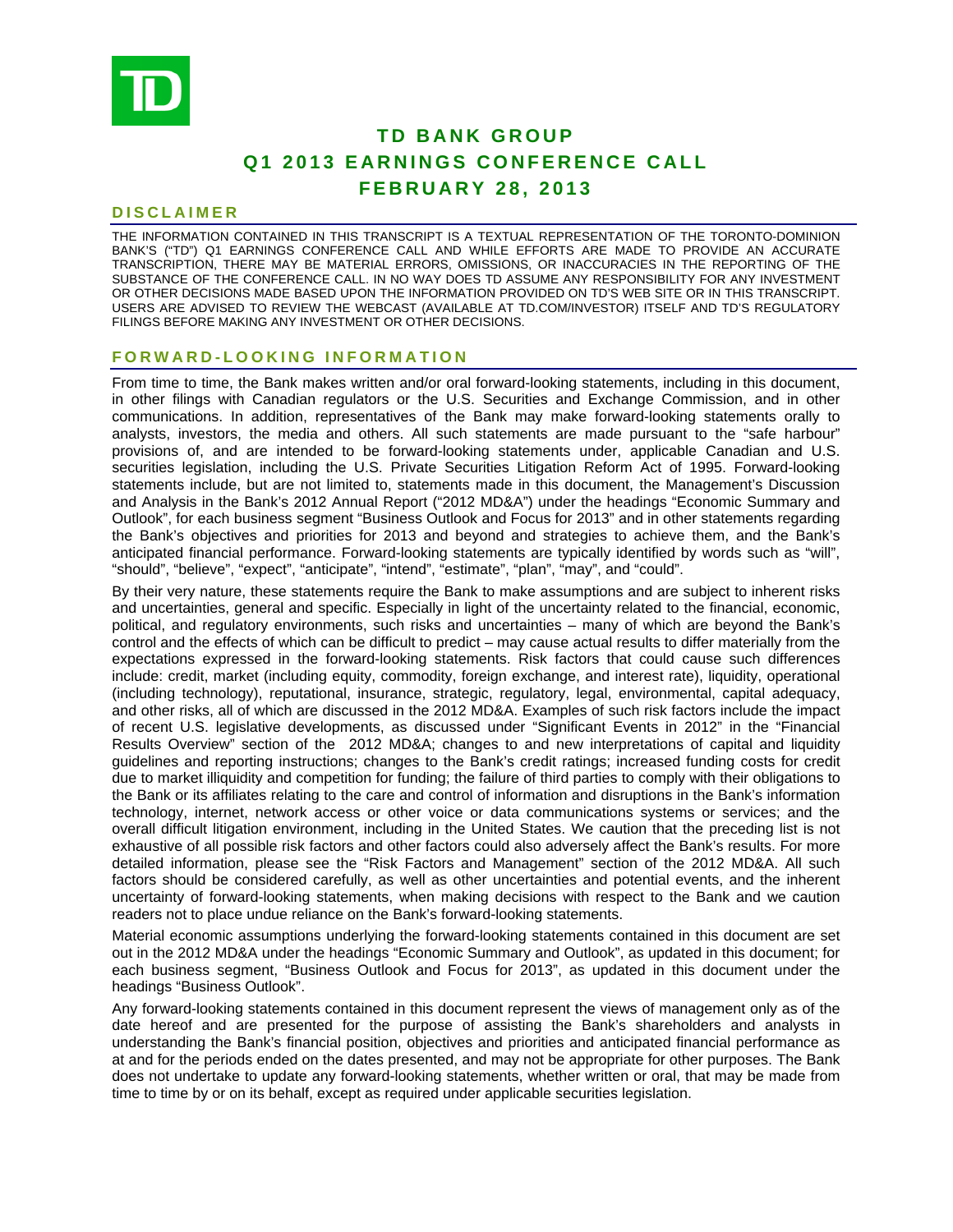# **CONFERENCE CALL PARTICIPANTS**

**Ed Clark**  *TD Bank Group – Group President & CEO* 

**Colleen Johnston**  *TD Bank Group – CFO & Group Head, Finance* 

**Mark Chauvin**  *TD Bank Group – Group Head & Chief Risk Officer* 

**Tim Hockey**  *TD Bank Group – Group Head, Canadian Banking, Auto Finance, and Credits Cards* 

**Bharat Masrani**  *TD Bank Group – Group Head, US P&C Banking* 

**Bob Dorrance**  *TD Bank Group – Group Head, Wholesale Banking* 

**Mike Pedersen**  *TD Bank Group – Group Head, Wealth Management, Insurance, and Corporate Shared Services* 

**Rudy Sankovic**  *TD Bank Group – SVP, Investor Relations* 

# **CONFERENCE CALL PARTICIPANTS**

**Jason Bilodeau**  *TD Securities – Analyst* 

**Michael Goldberg**  *Desjardins Securities – Analyst* 

**John Aiken**  *Barclays – Analyst* 

**John Reucassel**  *BMO Capital Markets – Analyst* 

**Peter Routledge**  *National Bank Financial – Analyst* 

**Gabriel Dechaine**  *Credit Suisse – Analyst* 

**Brad Smith**  *Stonecap Securities – Analyst* 

**Robert Sedran**  *CIBC – Analyst* 

**André-Philippe Hardy**  *RBC Capital Markets – Analyst* 

**Sumit Malhotra**  *Macquarie Capital Markets – Analyst*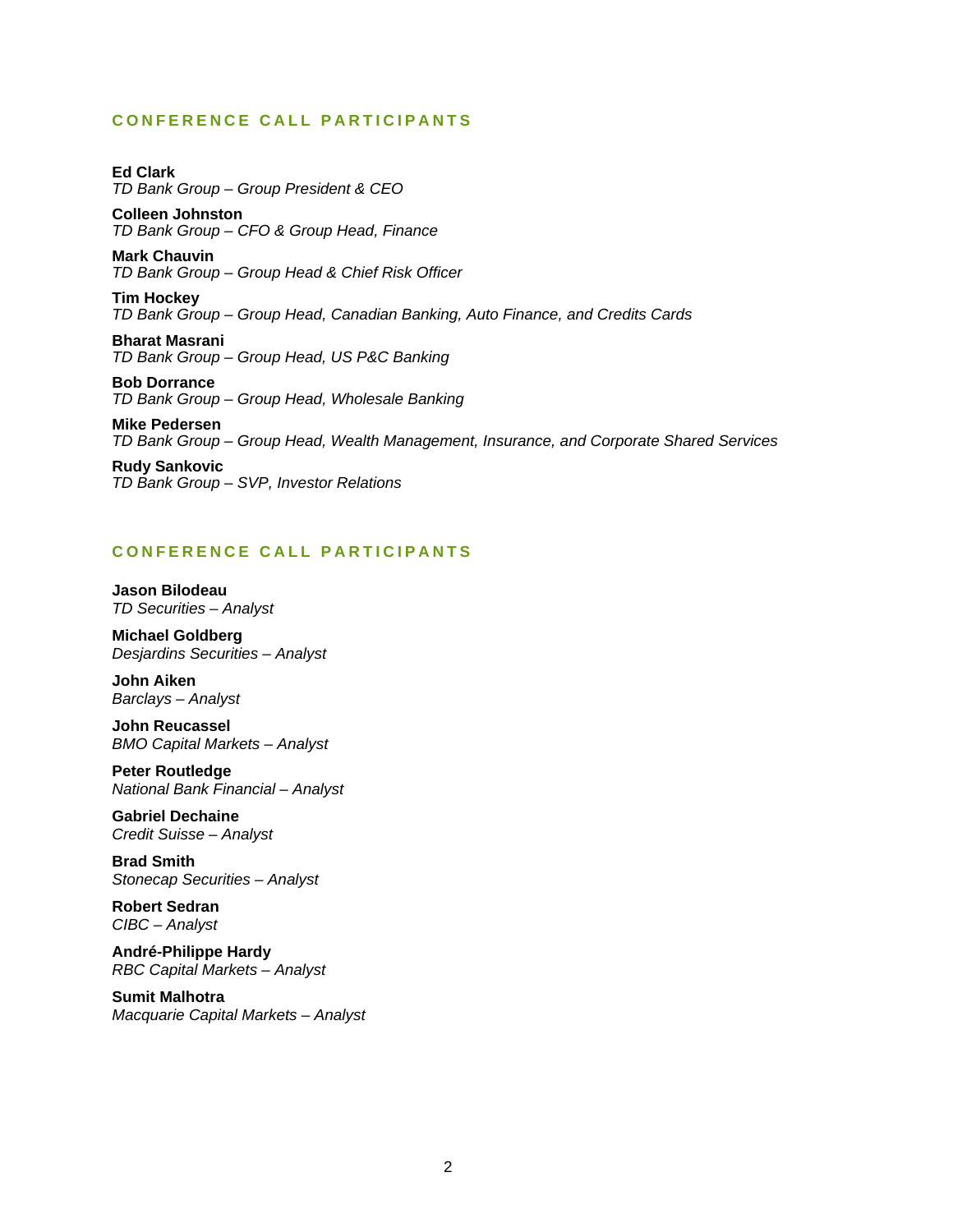# **PRESENTATION**

# **Rudy Sankovic – TD Bank Group – SVP, Investor Relations**

Good afternoon and welcome to TD Bank Group's First Quarter 2013 Investor Presentation. My name is Rudy Sankovic and I am the Head of Investor Relations at the Bank. We will begin today's presentation with remarks from Ed Clark, the Bank's CEO, after which Colleen Johnston, the bank's CFO, will present our first quarter operating results. Mark Chauvin, Chief Risk Officer, will then offer comments on credit quality, after which we will entertain questions from those present and from prequalified analysts and investors on the phone. Also present today to answer your questions are Tim Hockey, Group Head, Canadian Banking, Auto Finance, and Credit Cards; Mike Pedersen, Group Head, Wealth, Insurance, and Corporate Shared Services; Bharat Masrani, Group Head, US P&C Banking; and Bob Dorrance, Group Head, Wholesale Banking.

Please turn to slide two. At this time, I'd like to caution our listeners that this presentation contains forward-looking statements, that there are risks that actual results could differ materially from what is discussed, and that certain material factors or assumptions were applied in making these forward-looking statements. Any forward-looking statements contained in this presentation represent the views of management and are presented for the purpose of assisting the bank's shareholders and analysts in understanding the bank's financial position, objectives and priorities and anticipated financial performance. Forward-looking statements may not be appropriate for other purposes.

I'd also like to remind listeners that the bank utilizes non-GAAP financial measures to arrive at adjusted results, to assess each of its businesses, and to measure overall bank performance. The bank believes that adjusted results provide the reader with a better understanding of how management views the bank's performance.

Additional information on items of note, the bank's reported results, and factors and assumptions related to forward-looking information are all available in our 2012 MD&A, available on td.com.

With that, let me turn the presentation over to Ed.

# **Ed Clark – TD Bank Group – Group President & CEO**

Thanks, Rudy. And welcome, everyone, and thank you all for joining us this afternoon. Colleen's going to be up shortly to review our first quarter results in detail, but let me start by sharing my thoughts on the quarter overall.

This was a very strong quarter for TD. Total adjusted earnings were up 9 percent from a year ago. And at \$2.00, our earnings per share were up 8 percent. We had record earnings in all of our retail businesses, driven by good loan and deposit growth in Canada and the United States, and impressive revenue growth in Wealth and Insurance. Our Wholesale bank had a softer quarter, but the business's underlying performance was quite solid.

Along with these positive results, we are pleased to declare a dividend increase of 4 cents, reflecting the Board's desire to continue increasing our dividend twice a year as we progress towards the midpoint of our new higher payout range. We also announced an end to the 1 percent discount on our dividend reinvestment program. With the transition to IFRS now behind us, we determined that, at this time, the discount was not required to support our capital build.

As of January 31st, 2013, our Basel III common equity Tier 1 ratio was a healthy 8.8 percent, although the core number is closer to 8.5 percent excluding the impact of the one year CVA reprieve that OSFI granted in December.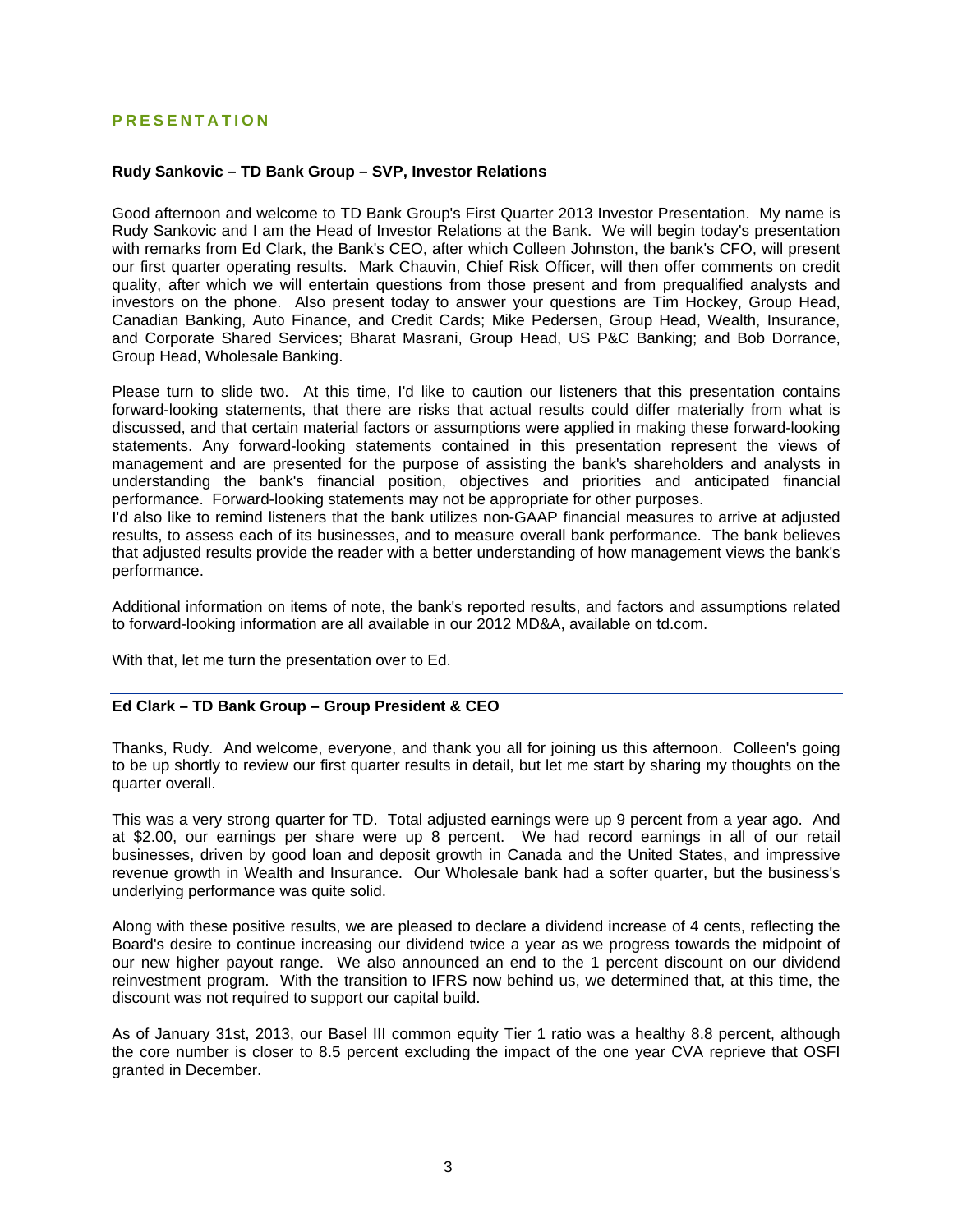So, strong earnings, a healthy dividend increase, and reduced EPS dilution from lower share issuance. It's a very good news story. It obviously feels good to start the year at 8 percent adjusted EPS growth, given that we've been saying it will be tough to get into the 7 to 10 percent range.

But, I don't think anything has fundamentally changed with respect to that outlook. We're pleased with the earnings momentum that we have in our businesses, but we continue to face a number of short term challenges in the operating environment. At the same time, looking further ahead, we are increasingly encouraged by signs of progress in the US economy. The housing market appears to have turned the corner, and the recovery has considerable upside. The labor market is on the mend, and there are promising developments in the US energy sector that could herald a substantial lift to growth in years to come.

Now, all of this has important implications for interest rates. The Fed has signaled that rates are likely to stay on hold for some time. But, the reality is that the downside risk to rates is dramatically lower than the upside potential. The market is likely to price in rate hikes before the Fed delivers them. We don't believe that the correct strategy today is to run the bank on the assumption that rates will stay low forever. We expect them to be low for a while, but at some point they will move up. Predicting the timing of such a move is not in our paradigm. The good news is that, while low interest rates hurt your margins temporarily, they also produce temporary security gains. So, our conclusion is that we should be methodically repositioning our balance sheet to shorten duration, both to ensure we realize the upside earnings when rates rise and to reduce the risk to our capital now that unrealized gains are included in our capital base under Basel III.

Therefore, as you know, over the last few quarters we have begun to systematically shorten the duration of our balance sheet by selling some of our long-dated securities. This will lock in unrealized gains into our capital, although at a price of putting additional pressure on margins for the next couple of years, offset by security gains over the same period. In Canada, we are also shortening duration to ensure we are poised to benefit from higher rates. But, the impact on margins should be less pronounced because of the shape of the yield curve.

With that macro backdrop in mind, let me now talk about each of our businesses. Our Canadian retail bank started the year on a very strong note, supported by good lending growth and stable margins. However, with Canadian households deleveraging, consumer lending growth is slowing across the industry. Business lending growth remained strong, but this provides only a partial offset, and the tailwind from credit is diminishing. All told, we expect Canadian Personal and Commercial banking to have a solid year in fiscal 2013, with positive operating leverage and earnings growth consistent with our meeting our overall bank earnings target.

Our Wealth business is benefiting from continuing strong asset growth. And as we previously indicated, we expect our Insurance business to have earnings growth in the 7 to 10 percent range in 2013 relative to the pre-reserve run rate of \$600 million in 2012. Collectively, these two businesses should be a source of above average growth for the Bank over the medium term.

Our US retail bank continues to experience impressive loan and deposit growth, reflecting steady improvement in the US economy and our ability to take market share. Low interest rates are putting more significant pressure on margins, but strong organic volume growth, the additional earnings from the Target acquisition once it closes, and the expected security gains that we will generate in order to effect our desired shift in duration should help us meet our \$1.6 billion adjusted earning target for 2013.

Our Wholesale bank continues to target 15 to 20 percent ROE on a full-year basis, with a continued expectation of unevenness in earnings from quarter to quarter.

If much of this sounds familiar, it is because it is familiar. These are the same themes and trends we've been highlighting for some time. So, it shouldn't surprise you to hear that my conclusion hasn't changed namely, that we will have to work hard to stay in the 7 to 10 percent range for total bank adjusted EPS growth this year.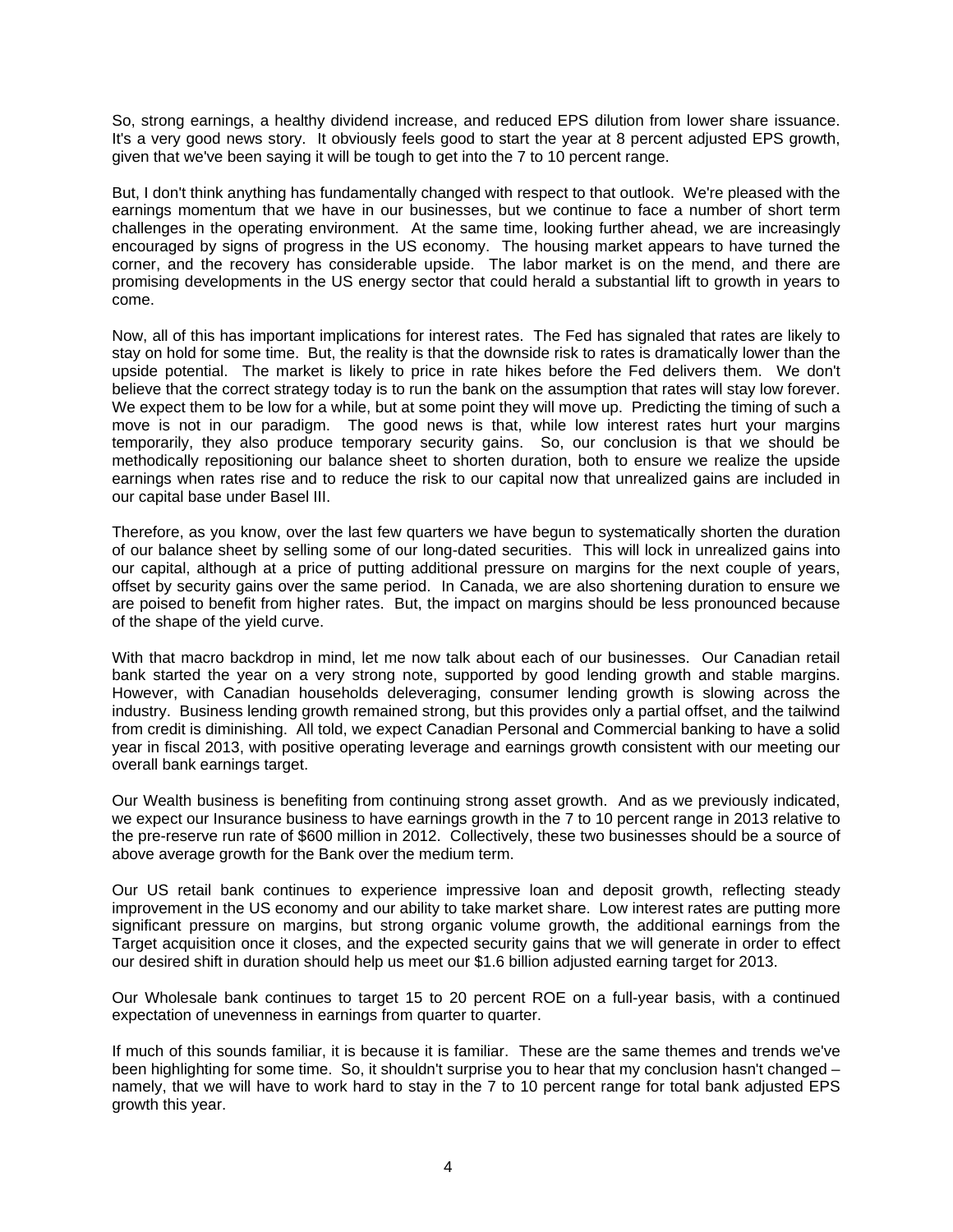We also continue to believe we can achieve positive operating leverage. That's a much tougher task in today's revenue environment, but our retail businesses all met the challenge in the first quarter. And while total bank adjusted expense growth exceeded 3 percent in the first quarter, that was partly a reflection of the sustained effort we're making to achieve more even initiative and project spend over the full year cycle. We remain committed to limiting adjusted expense growth, excluding acquisitions and FX, to 3 percent for the fiscal year 2013 as a whole. This will allow us to maintain positive operating leverage while continuing to deliver legendary service and convenience and continuing to invest in the future.

To wrap up, overall, our businesses performed very well in the opening quarter of 2013. We continue to face the same headwinds that we battled last year, but my conviction has never been stronger that we have the right business model, the right tools and resources, and most importantly of all, the right people to overcome these challenges and continue to deliver on our vision of being the Better Bank.

Before I hand things over to Colleen, let me turn back to a topic which I had hoped I had dealt with last quarter. But, given recent media reports, just to be sure, I want to try to put this question firmly to bed. Last quarter, I indicated that if we were to look at a larger deal, it would need to fit the bank's strategy, timing, and risk appetite. In addition, it would need to meet our financial hurdles and be supported by the market. We do not believe that a transaction to acquire RBS's Citizens Bank is available that meets these criteria.

With that, let me turn the call over to Colleen.

# **Colleen Johnston – TD Bank Group – CFO & Group Head, Finance**

Thanks very much, Ed, and good afternoon, everyone. Let me walk you through our results. Please turn to slide four.

Our results in the first quarter were very strong, with adjusted EPS of \$2.00, up 8 percent year-over-year, and total bank adjusted net income of \$1.9 billion, up 9 percent from last year. Retail adjusted earnings of \$1.7 billion were up 10 percent year-over-year, a new record. Wholesale net income was \$159 million, down 18 percent from last year. And the corporate segment had a gain of \$51 million. Overall, it was a very strong start to 2013. Please turn to slide five.

This next slide presents our reported and adjusted earnings this quarter, with the difference due to four items of note. There are no new items of note this quarter, but let me mention an increase of \$70 million to the previously disclosed litigation reserve. The US litigation environment remains challenging. However, with respect to Rothstein, which has been our most significant matter in the past year, we believe we are much closer to the end than the beginning. We will also no longer treat normal course general allowance changes as an item of note. They are now part of the corporate segment.

Please turn to slide six. The Canadian Personal and Commercial Bank delivered a record quarter, with adjusted net income \$944 million, up 11 percent year-over-year. Our results included an extra month of MBNA versus last year. Excluding MBNA, revenue growth was 3 percent and expense growth was 1 percent. Loan and deposit growth were good this quarter, with lending growth of 6 percent versus last year. Real estate secured lending volumes were up 5 percent, reflecting a slowing housing market and continued consumer deleveraging. Business lending growth remained strong, up 13 percent, while retail deposits increased 7 percent and business deposit growth was 8 percent.

Credit performance remained strong, with PCL and personal banking, excluding MBNA, down \$14 million from last year due to better credit performance, enhanced collection strategies, and record low bankruptcies. Business banking PCLs were also lower year-over-year. We continue to see retail PCL as a tailwind, while the impact of commercial PCL is less certain given the nature of commercial losses.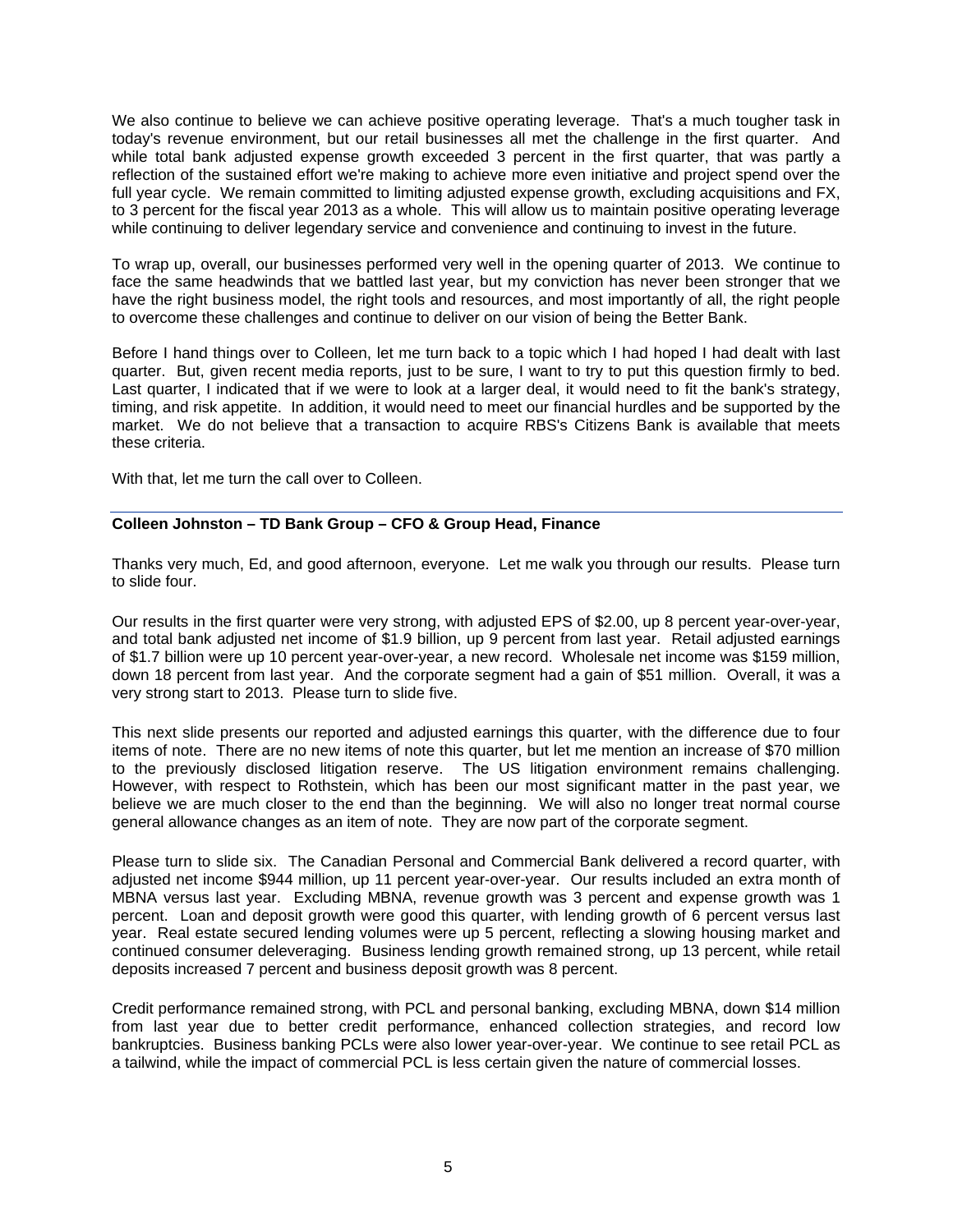Excluding the impact of MBNA, expense growth was 1 percent year-over-year. Higher costs associated with volume growth, Merit increases and growth initiatives were largely offset by the impact of productivity initiatives. The first quarter also set a new record for productivity with a segment efficiency ratio of 43.8 percent.

NIM was down 4 basis points sequentially due entirely to the Q4 MBNA credit mark release, which added five basis points last quarter and did not recur this quarter.

For the rest of 2013, Canadian banking is faced with a low interest rate environment and slowing demand for retail loans. Our focus remains on generating positive operating leverage through productivity gains and by managing expenses.

Please turn to slide seven. It was a strong quarter for our Wealth and Insurance businesses, with both posting record results. Wealth earnings were up 15 percent year-over-year, mostly due to continued growth in client assets. We had very strong Q1 long-term mutual fund sales, up 34 percent year-overyear, driven by a doubling of sales in our TD Canada Trust branches.

Insurance earnings were up 10 percent year-over-year. Revenues increased due to lower weatherrelated claims and growth in premiums. Operating leverage in Wealth and Insurance was 300 basis points this quarter due to strong revenue growth and a continued focus on expense management.

The contribution from TD Ameritrade was \$47 million, down \$8 million from last year. TD Ameritrade's reported earnings declined 3 percent year-over-year.

Moving on to slide eight, the US Personal and Commercial bank delivered strong adjusted net income of US \$387 million for the quarter, up 12 percent from last year. The increase was primarily due to strong volume and fee growth, gains on sales of securities, and a lower effective tax rate, partially offset by lower net interest margins. Average loans were up 16 percent year-over-year, including a 23 percent increase in personal loans and a 10 percent increase in business loans, while average deposits, excluding government deposits and TD Ameritrade IDAs, were up 9 percent.

Let me spend a couple of minutes on US NIM. I think Ed has done a great job of outlining this, but I'll continue. Our NIM came in at 328 basis points this quarter. This is well below the target range we laid out previously. Last quarter, we cited downward pressure on NIM from deposit margin compression. We also called out accounting volatility and changes in balance sheet mix, which cause NIM to vary. Let me expand on these factors and talk about what's changed this quarter and how we're managing the income statement and balance sheet, including capital.

Interest rates at historically low levels are driving continued deposit margin compression – nothing new here. In addition, given the rate environment, this quarter we made a deliberate decision to further shorten the duration of our asset portfolio relative to our neutral target, in part through security sales.

This effectively reduces our core deposit duration and avoids locking in today's low long-term rates. This strategy will contribute moderately to NIM compression due to the lower yield earned on assets, but better positions us for rising rates.

A major reason for security sales is balance sheet and capital management. The low rate environment has hurt margins but has generated large unrealized gains in our available for sale securities portfolio, which are reflected in AOCI, and hence in capital under Basel III. This is a bigger issue for TD, given the size of our investment portfolio.

Security sales convert AOCI into permanent capital and help us manage capital volatility. Security gains were \$82 million this quarter, and we expect gains in the \$60 to \$80 million range per quarter this year.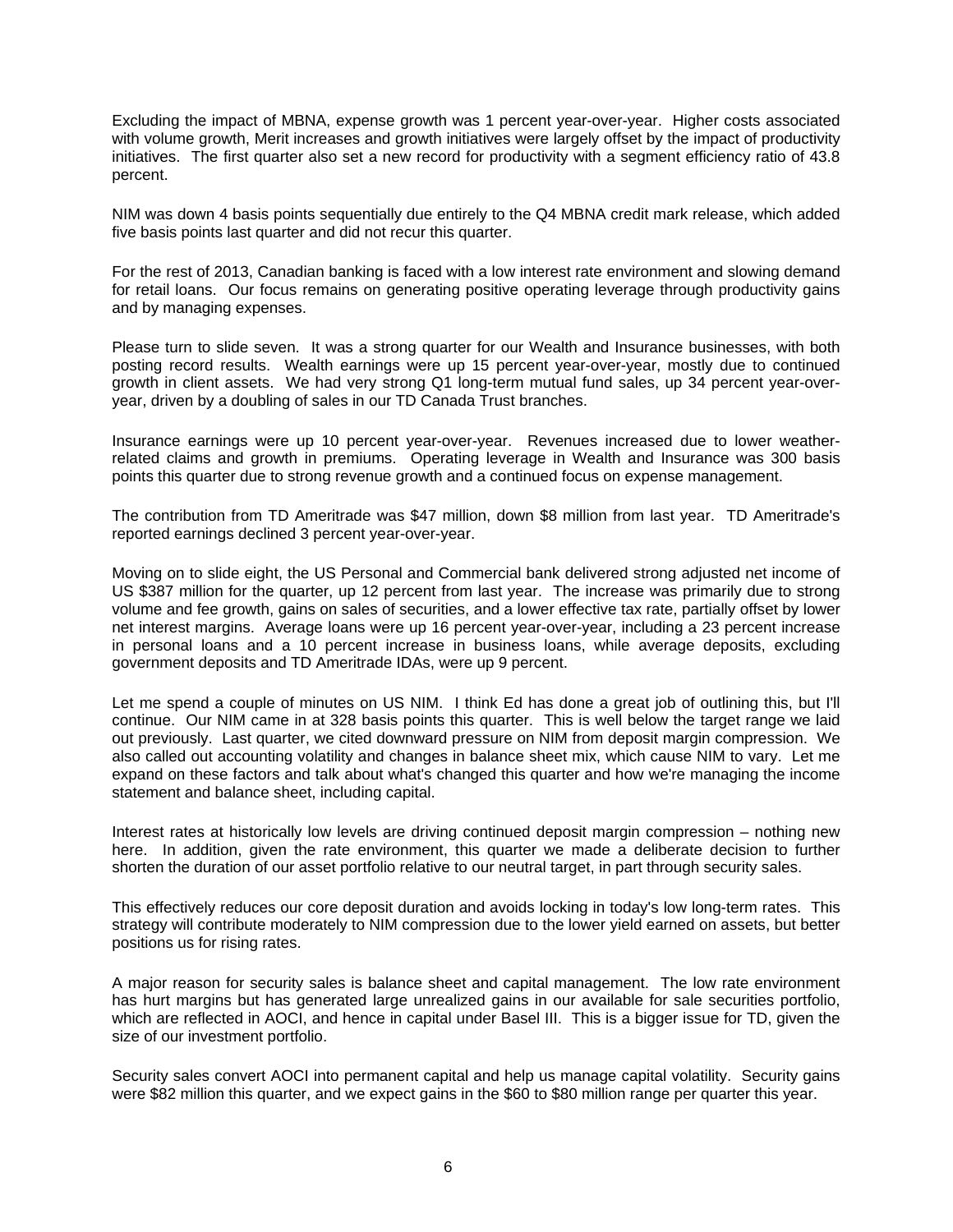The accounting associated with acquired portfolios can be volatile and difficult to forecast. This item represented roughly half of the NIM decline versus Q4. Given declining acquired portfolio balances, we are now assuming that these amounts are neutral to negative going forward.

In terms of mix, rates of loan growth that exceed deposit growth add to our NIM. We expect a small positive contribution from mix going forward. Excluding the impact of the Target acquisition, we expect our NIM for 2013 to continue to compress, but at a much slower rate than you saw this quarter.

Total adjusted PCL was up 14 percent from last year, primarily due to strong volume growth partially offset by a decrease in acquired credit impaired PCL. The underlying credit quality of the loan portfolio continues to improve.

Adjusted expenses were up 4 percent, primarily driven by continued investments in our franchise including the opening of 11 new stores in Q1, partially offset by increased productivity in our stores.

Please turn to slide nine. Wholesale banking delivered a solid quarter from our core businesses. Net income of \$159 million was down 18 percent compared to the same period last year due to lower tradingrelated revenues partially offset by lower non-interest expenses and a PCL recovery.

We were pleased with client activity across all of our businesses in Q1. However, trading related revenue performance was muted by changes in valuation reserves versus last year. Our normalized expectation for trading related revenue remains \$300 million per quarter.

PCL for the quarter was a net recovery of \$5 million due to recoveries of previously recorded provisions. Lower variable compensation expense, in line with reduced revenues, led to lower non-interest expenses in the quarter, down 3 percent compared to last year. Annualized ROE for the quarter was 15 percent, in line with our medium term ROE target of 15 to 20 percent.

Please turn to slide 10. The Corporate segment posted an adjusted gain of \$51 million in the quarter. Results were higher than last year due to gains in Treasury and hedging activities, including higher earnings on excess capital, and release of the allowance for incurred but not identified credit losses relating to the Canadian loan portfolio, partially offset by higher net corporate expenses.

Please turn to slide 11. We continue to focus on expenses. We are working to slow the rate of expense growth across the bank by pursuing initiatives that will permanently improve efficiency. At the all bank level, Q1 adjusted expenses were up 4 percent year-over-year due to business growth and the timing of expenses. Expenses were down 6 percent quarter-over-quarter as expected. All of our retail segments had positive operating leverage.

In 2013, we expect project and initiative spend to be better distributed throughout the year, which has been an area of focus for us. We expect elevated expense growth in the first half of the year followed by lower growth in the second half. But, let me stress that we continue to target a rate of expense growth for 2013, excluding acquisitions and FX, at or below the 3 percent rate of growth in 2012.

Please turn to slide 12. Effective Q1 of 2013, capital is calculated in accordance with the Basel III regulatory framework. Under the new framework, our common equity Tier 1 ratio was 8.8 percent in the first quarter. Excluding the impact of the temporary OSFI reprieve on the implementation of the CVA addon charge, our Basel III capital ratio was 8.5 percent. We expect this ratio to decline next quarter, assuming we close the Target and Epoch deals during the quarter. Overall, we remain well positioned for the evolving regulatory and capital environment.

With that, I'll turn the presentation over to Mark.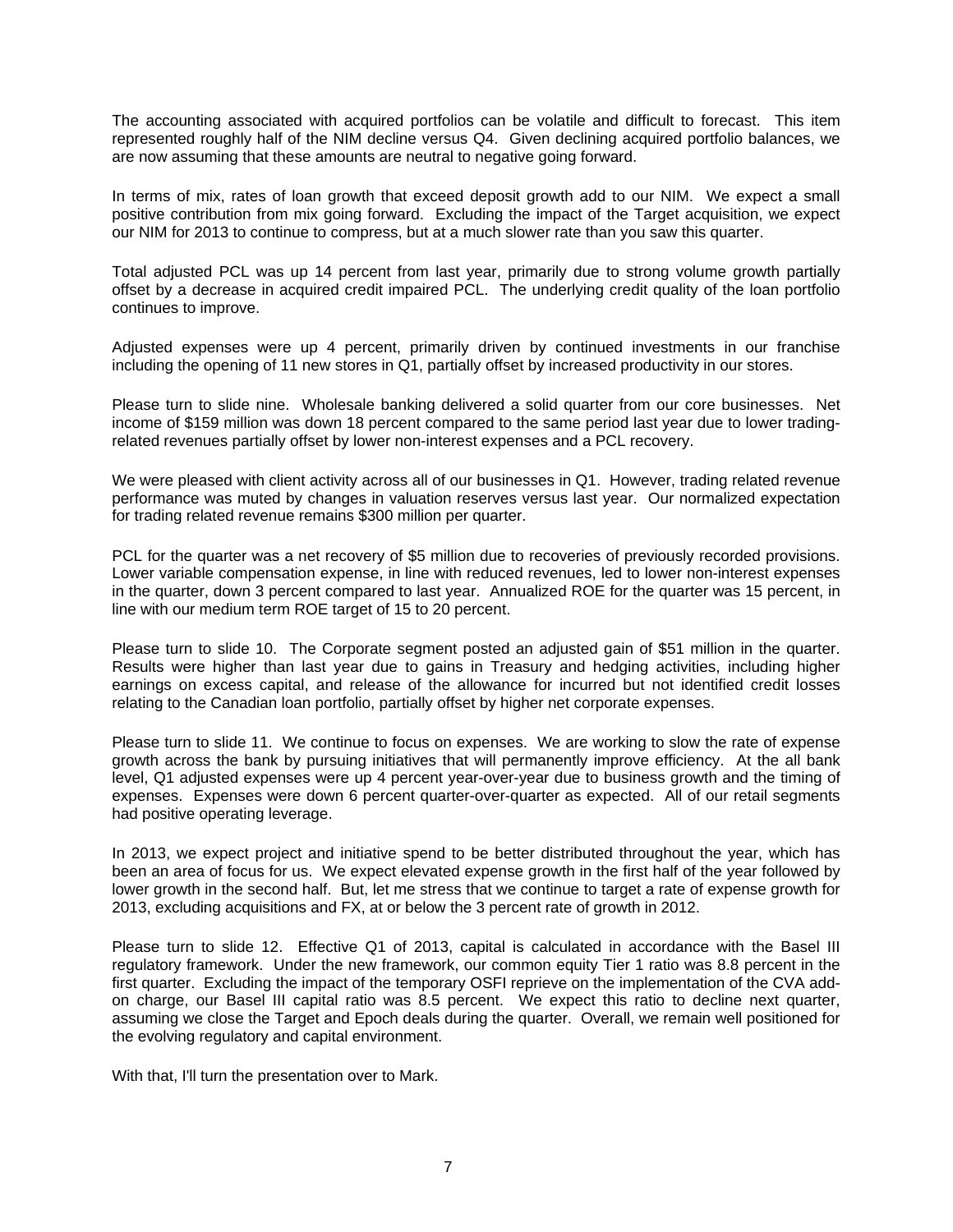# **Mark Chauvin – TD Bank Group – Group Head & Chief Risk Officer**

Thank you, Colleen, and good afternoon, everyone. Please turn to slide 13.

I am pleased to report that this quarter was a very good one from a credit perspective. First, if you look across the enterprise, gross impaired loan formations decreased \$177 million, returning to normal levels after the one-time impact seen last quarter. Total bank PCL was \$360 million, a \$129 million improvement from the previous quarter, resulting in the lowest PCL rate we've reported since 2007.

Turning to Canada, our credit profile is strong and the near-term outlook is for this trend to continue. Retail delinquencies decreased by 2 percent in the quarter. The credit card PCL rate reduced to 3.7 percent, a 160 basis point improvement from a year ago when we acquired MBNA Canada. And HELOC portfolio performance returned to its previous levels after last quarter's one-time reclassification of certain accounts.

With respect to the US, we are optimistic that 2013 will continue to show improvement in credit quality. Commercial resolutions outpaced new formations for the fifth quarter in a row. Criticized and classified volumes continued to decline. And we are seeing more of our problem loans repaid or refinanced away from us. We remain happy with the quality of residential mortgage originations. Lastly, we are confident that the Superstorm Sandy provision taken in Q4 is adequate to cover related losses. We expect to see this largely cleaned up by the end of the third quarter.

And now, I'll turn the presentation back to Rudy.

# **QUESTION AND ANSWER**

# **Rudy Sankovic – TD Bank Group – SVP, Investor Relations**

Thank you, Mark.

We'll now open it up for questions. To give everyone a chance to participate, please keep to one question and then re-queue if there's time. For those participating in person, can I ask you to identify your name and firm before asking your question? And before ending the call today, I will ask Ed to offer some final remarks.

So, let's get started in the room. Jason?

### **Jason Bilodeau – TD Securities – Analyst**

Jason Bilodeau, TD Securities. Ed, the capital plan is moving ahead. You've turned off the DRIP. You've raised the dividend. When do we start thinking about buybacks, and how do you fit that in with your overall capital strategy?

# **Ed Clark – TD Bank Group – Group President & CEO**

I think what we would say is, rather than focus on buybacks per se, I think about an overall capital plan. It's been difficult to permanently lock that down while there are still moving parts. Everyone seems to think they know what the D-SIB surcharge will be, but we haven't had that formally confirmed. We don't know what kind of cushion for capital volatility that OSFI is going to want. And, as you can see with the CVA, it doesn't take much of a change in rules to make a significant difference in the number.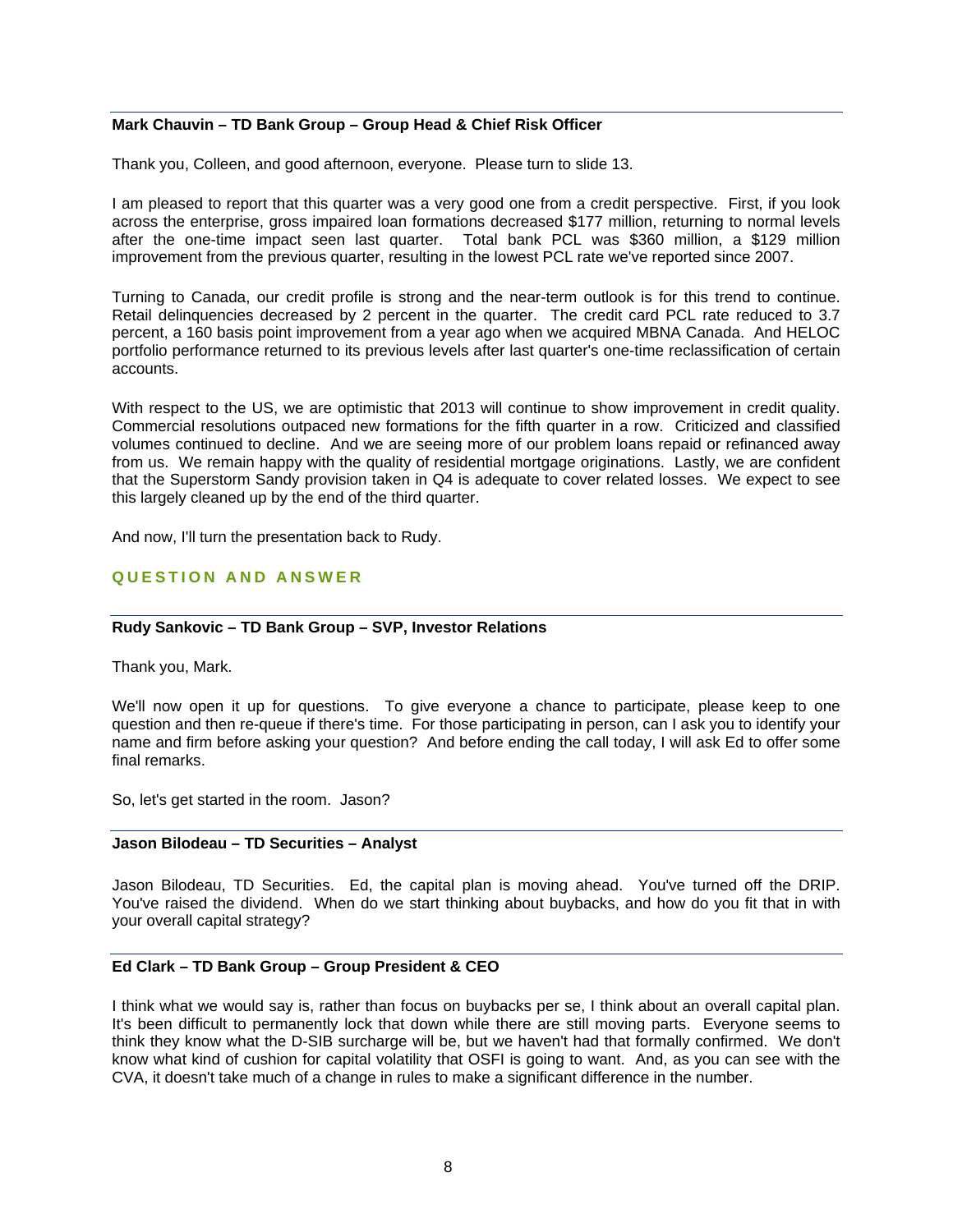We would certainly hope that by the summer, all those issues would have been cleared away. Maybe not all issues, but we'd be down to things where there is predictability of exactly what kind of capital regime there will be, and then we could be more articulate about what our overall capital strategy is. But, we wouldn't rule out buybacks, if that's your question.

### **Jason Bilodeau – TD Securities – Analyst**

I was just trying to think how you…

### **Ed Clark – TD Bank Group – Group President & CEO**

Philosophically, given our capacity to generate capital, we're going to have to look at that as one of the possibilities.

### **Rudy Sankovic – TD Bank Group – SVP, Investor Relations**

Thanks, Jason. Michael?

### **Michael Goldberg – Desjardins Securities – Analyst**

Michael Goldberg, Desjardins Securities. Ed, I guess this question's for you. What's your view of the likely endurance of a retail franchise in the United States, where you've obviously placed your bet, versus a wholesale capital markets franchise over time?

# **Ed Clark – TD Bank Group – Group President & CEO**

One of my views from a broader business point of view is that, particularly where you go outside your country, you should always do things that you're confident that you know how to do and you do well. But, I think even inside your country, you can have companies that do one thing, or are braver in one area than other companies are in another area.

I think we've taken the position that going head to head with the top banks – the Goldman Sachs, the J.P. Morgans of the world, Citibank – as a capital market strategy in the United States, for us, is not a 'high probability of success' strategy.

We think we have a very successful strategy that we're implementing, which is to go and use the fundamental strength of our retail commercial franchise. We sit where most of the Fortune 500 companies are. We have a great brand with those companies, because, in fact, their employees and often their executives bank with us, and we can use that relationship to get a security relationship with them and do things with them.

But, to go head to head and say we're going to become another Goldman Sachs isn't a strategy that we think would be a winning strategy for us. So, we do have a capital market strategy in the US, but it's very much built around leveraging the strength that we have there.

### **Michael Goldberg – Desjardins Securities – Analyst**

But, specifically with regards to the endurance of the two businesses, what could you say about the degree to which one may have a bigger moat around it than the other?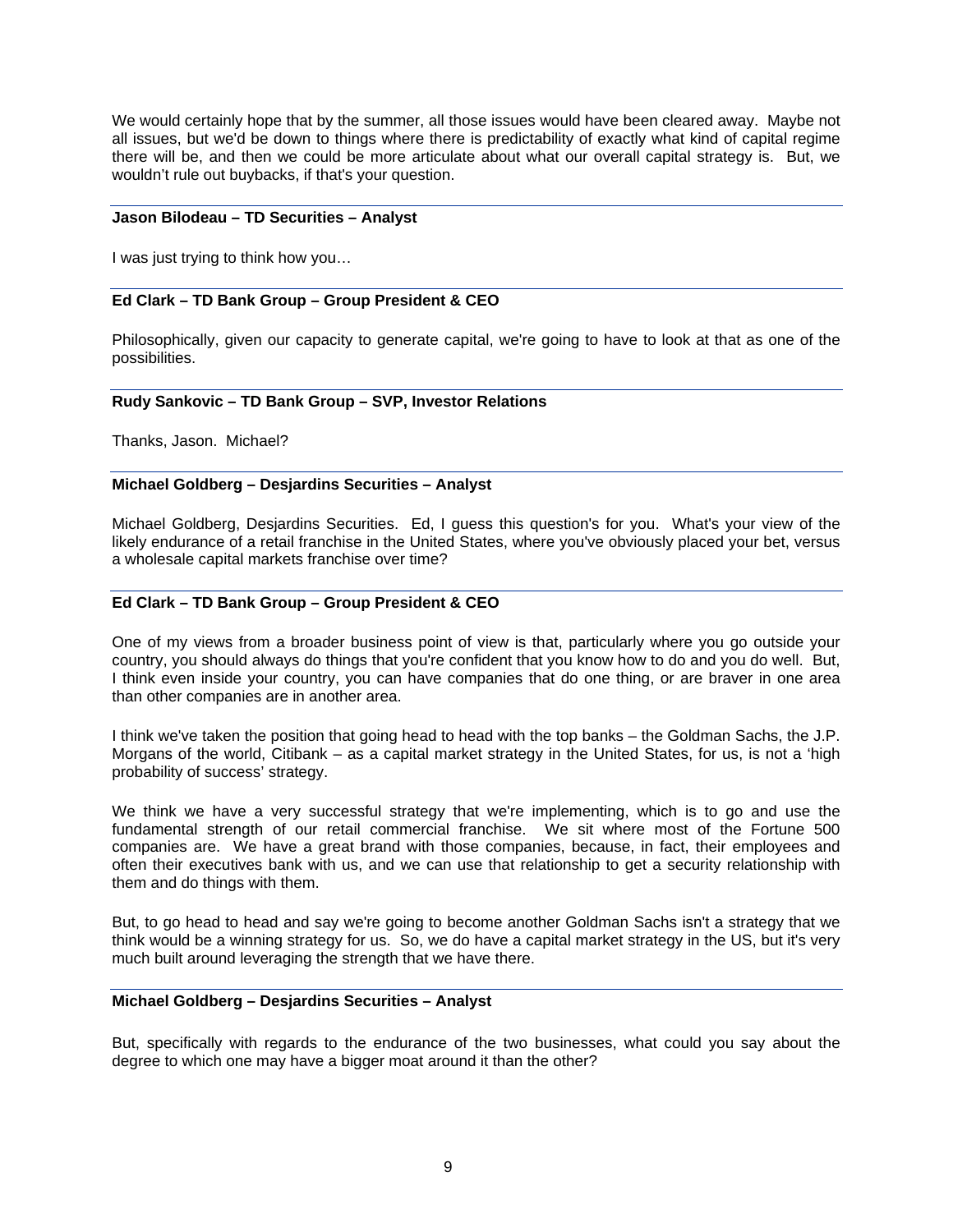# **Ed Clark – TD Bank Group – Group President & CEO**

Well, I think we're trying to have the moat that we've built work for both businesses – I think that would be our thing. To use your language, I think what's attractive about retail businesses is that you do build moats – you get a strong enough base that you can survive even an incompetent leader for a while, just because of the strength of the brands and other things. And so, they're very enduring businesses.

I like to build businesses where you have deep franchises, and the world can go against you for a while and it's not perfect. I think we've said that our best TD Securities strategy in the US is, in a sense, to hide behind those dams and say, "why don't we build a relationship bank, rather than duke it out in a world in which it's just your money and your risk appetite against my money and their risk appetite, or my risk appetite".

So, we want to build a franchise TD Securities place – which you could say is what all the Canadian banks have frankly built in Canada. We think that's available to us. It's just not going to be available for us, if you will, on the big ticket M&A – lots of the stuff that the money centre banks do. But, we think, down to corporate America and junior corporate America, it is available to us.

# **Michael Goldberg – Desjardins Securities – Analyst**

Thank you.

# **Rudy Sankovic – TD Bank Group – SVP, Investor Relations**

Thanks, Michael. John?

# **John Aiken – Barclays – Analyst**

Tim, Colleen addressed the efficiency ratio in terms of the bank wide ratio. But, when we're in an environment now where we actually are starting to see the retail lending slow, how difficult is it going to be for you for 2013 to hit your own personal targets for cost saving – or rather, cost growth and the efficiency ratio? Because, to be quite honest, the efficiency ratio that you reported this quarter was very strong. Are we going to see some retracement through the rest of the year?

### **Tim Hockey – TD Bank Group – Group Head, Canadian Banking, Auto Finance, and Credit Cards**

No.

### **John Aiken – Barclays – Analyst**

Do you want to…?

### **Tim Hockey – TD Bank Group – Group Head, Canadian Banking, Auto Finance, and Credit Cards**

That's not just an answer to you. I'm partly speaking to my own executive team when I give you that answer. We're feeling quite confident, as Colleen said, that our productivity agenda is actually quite robust, not only for 2013 but also for 2014. And we're now starting to talk about 2015 and 2016.

The way I think of it is the comments that Ed talked about relative to our positioning for a higher rate environment in the future on the balance sheet. That's a balance sheet position. I have to run the P&L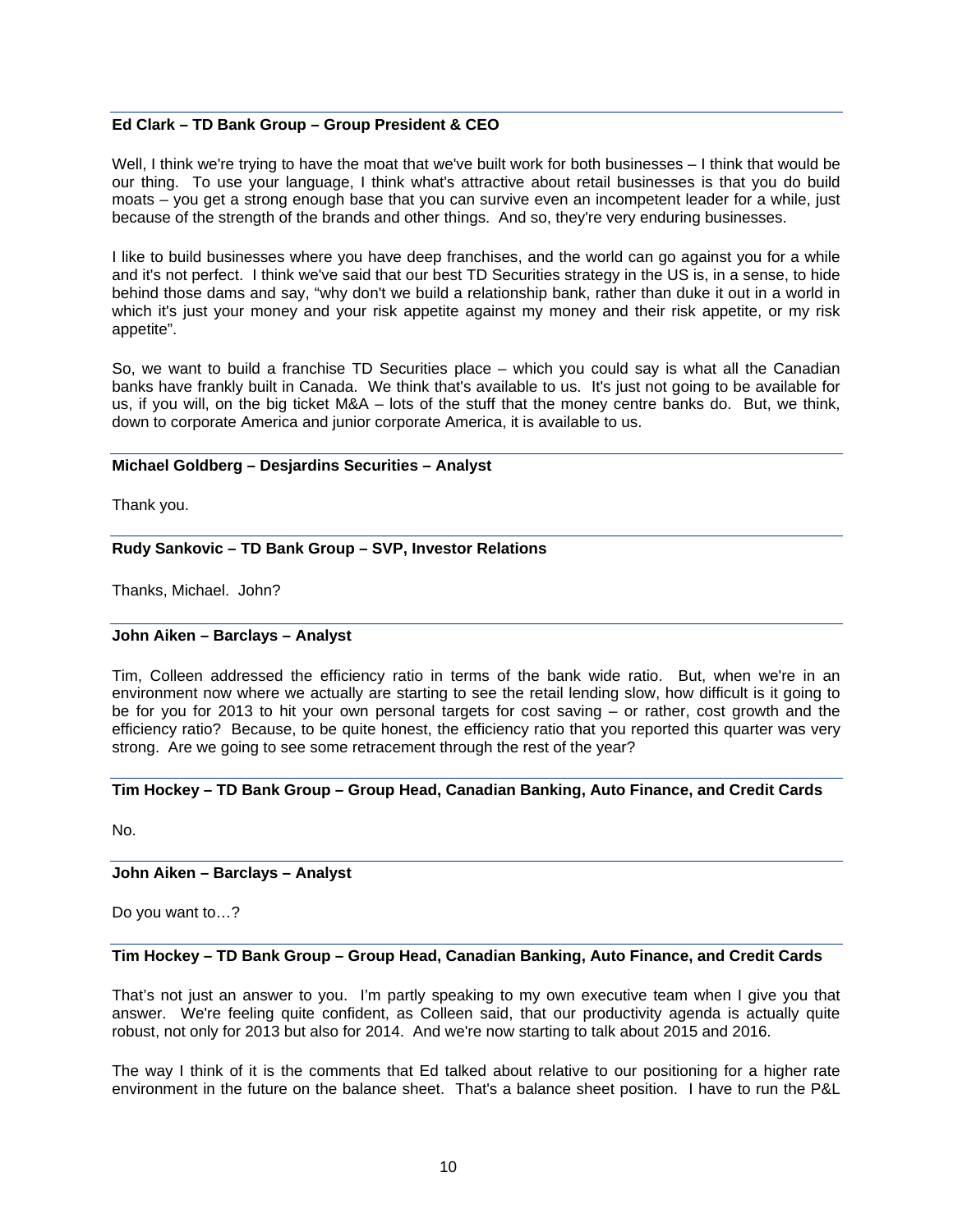based on a low rate environment for a long period of time. That's the way we position it, so that drives lower revenue growth than we've been used to.

And as a result, we've been talking about this for over two years. I'm quite confident we'll continue to keep our expense growth quite low and inside our rate of revenue growth, which will give us positive operating leverage.

### **John Aiken – Barclays – Analyst**

And the structure that Colleen talked about in terms of the project spend trying to be evened out, is it a similar dynamic within your operations?

### **Tim Hockey – TD Bank Group – Group Head, Canadian Banking, Auto Finance, and Credit Cards**

Absolutely.

### **John Aiken – Barclays – Analyst**

Thank you.

# **Rudy Sankovic – TD Bank Group – SVP, Investor Relations**

Thanks, John. And the next John?

### **John Reucassel – BMO Capital Markets – Analyst**

John Reucassel from BMO Capital Markets. Just a question for Colleen, or a clarification, really. On the securities gains in the US, are they taxed at a lower rate than what you report in the US P&C segment? And what are the unrealized gains in that group today?

And then finally, you talked about NIM compression being less this quarter, but it was 20 basis points. So, I guess I hope it would be less. Is there any way you could give us a little tighter view on that – on the NIMs?

# **Colleen Johnston – TD Bank Group – CFO & Group Head, Finance**

So, to start with your question about the unrealized gains, we have total AOCI of \$1.3 billion on the balance sheet, and about 60 percent of that is in the US segment. That, by the way, is an after-tax number, and those security gains are taxed at regular rates.

The next part of your question was…sorry?

### **John Reucassel – BMO Capital Markets – Analyst**

Just on the NIM compression. You said it would be less in this quarter.

### **Colleen Johnston – TD Bank Group – CFO & Group Head, Finance**

Yes.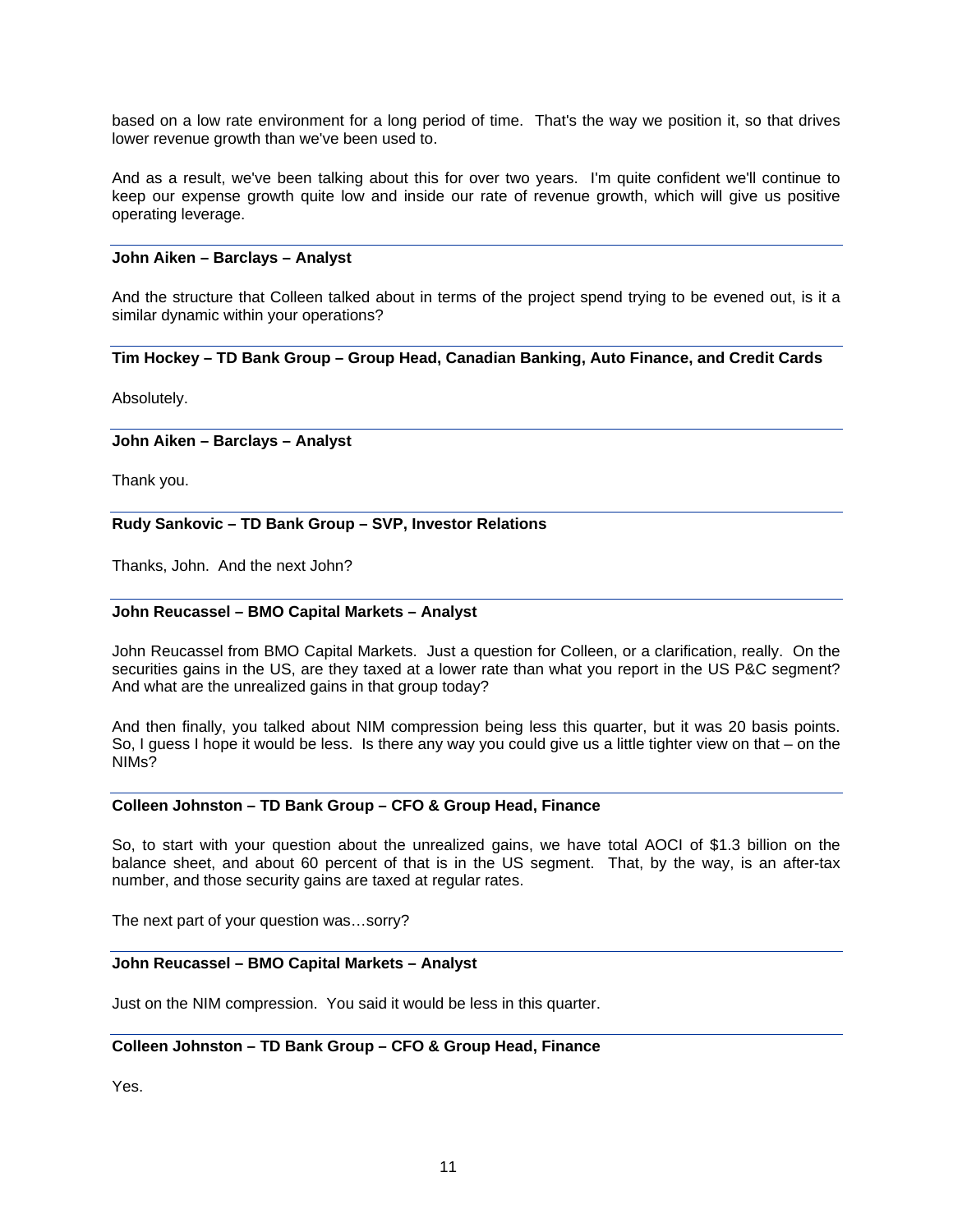# **John Reucassel – BMO Capital Markets – Analyst**

I know you're hesitant, but…

# **Colleen Johnston – TD Bank Group – CFO & Group Head, Finance**

Yes.

# **John Reucassel – BMO Capital Markets – Analyst**

Is it likely to be 20 basis points…?

# **Ed Clark – TD Bank Group – Group President & CEO**

Come on, Colleen – tell *me* that it's not going to be another 20 basis points!

### **Colleen Johnston – TD Bank Group – CFO & Group Head, Finance**

I can tell you that for sure, Ed.

# **Ed Clark – TD Bank Group – Group President & CEO**

Great. Well, there you are with that.

# **Colleen Johnston – TD Bank Group – CFO & Group Head, Finance**

We'd like to be more predictive. And, when we talk about our Canadian margins, we're usually much more accurate. The fact is that it's tougher in the US. It's partly the accounting phenomenon and the accounting noise that comes from that. And, as I said in my remarks, I think that number is going to be neutral to declining going forward. But, again, it's sometimes hard to predict where these items appear on the geography of the P&L.

Clearly, there is some downward pressure. And I'm not going to cite a number for you, John, because it'll probably be wrong. But, I'd say it'll be a much lower decline than what you saw this quarter. Again, in particular, if the acquired loan accounting is relatively stable, I think you'll see a much lower number.

But, you will see the further shortening of duration and deposit compression continue to take margins down. And obviously, as we have further security gains, that'll put some pressure on the margins. But, mix is a positive. In fact, as we continue to have loan growth that outpaces deposit growth, with the way our NIMs are calculated in the US, you'll actually see that help to expand NIMs.

In addition, we've got the Target deal, which is currently expected to close in the middle of the second quarter, and I'll update everybody on that next quarter. It's going to have a pretty profound impact on the NII line, to a lesser extent other income, and then PCLs, because the way the accounting is going to work is that these amounts are going to be taken in at 100 percent for the Target portfolio. And then, the way we'll adjust to come back to our proportionate share is entirely through expenses.

So, it's going to have a pretty big impact on all of those line items, and in the NIM, as well. But, we will call that out next quarter – the partial quarter impact. And obviously, you'll see that continue to impact in the third quarter.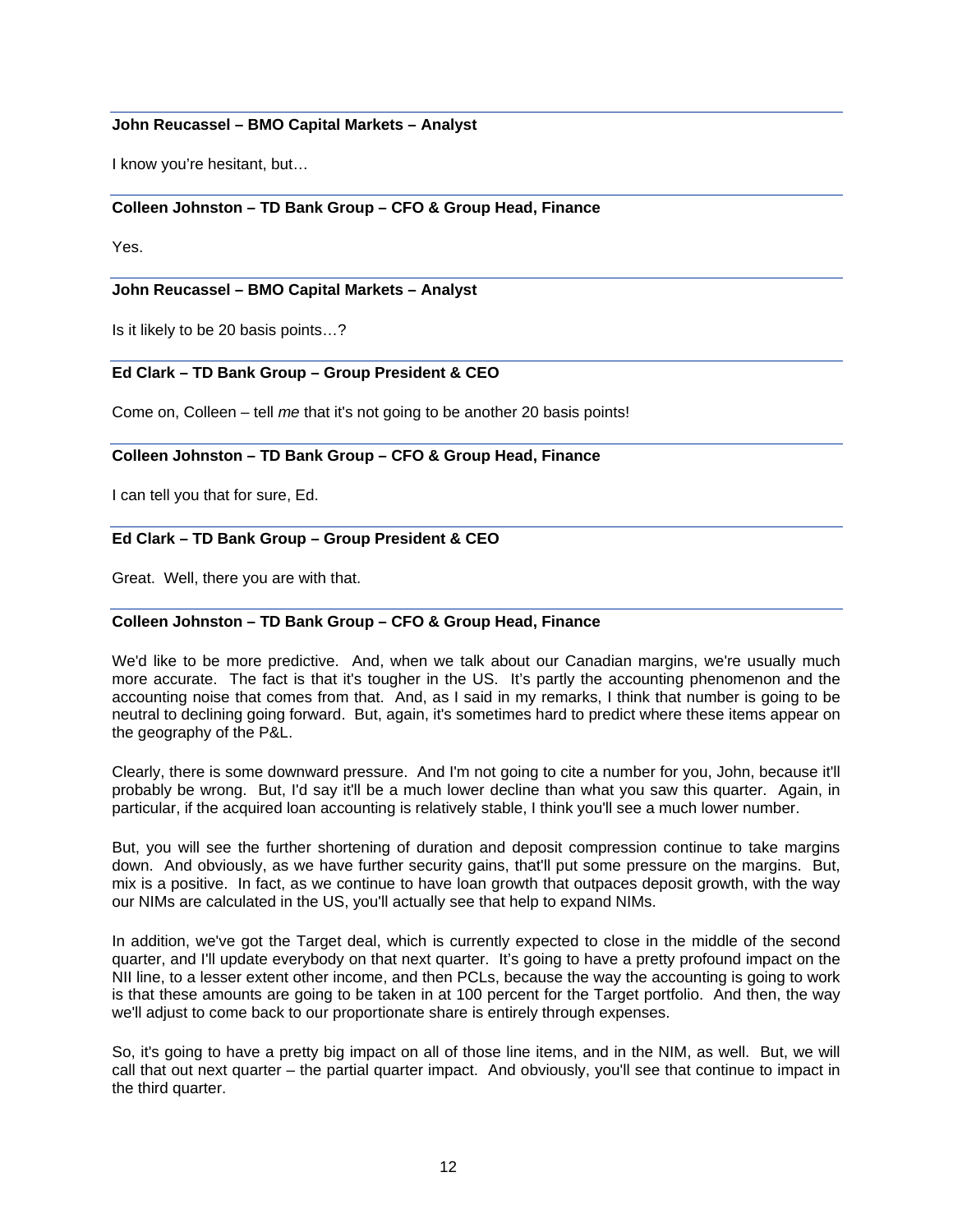# **John Reucassel – BMO Capital Markets – Analyst**

Will the securities gains be sufficient to offset the spread compression on the overall revenue growth, like it was this quarter?

### **Colleen Johnston – TD Bank Group – CFO & Group Head, Finance**

Yes. So, I think that's the case. We have good volume growth, which is partially or almost entirely being taken away on the NIMs. But, yes, the security gains will offset. And we expect about \$60 to \$80 million a quarter over the next couple of years.

# **Ed Clark – TD Bank Group – Group President & CEO**

I think what we're saying is that we think we can do \$60 to \$80. And obviously, with the size of the security gains we have, we can do that for at least the next couple of years.

And we're also telling you we're going to make the \$1.6 billion target.

### **Rudy Sankovic – TD Bank Group – SVP, Investor Relations**

Good. Thanks, John.

Operator, why don't we go to the phones, please?

### **Operator**

Your next question comes from Peter Routledge from National Bank Financial. Please go ahead.

### **Peter Routledge – National Bank Financial – Analyst**

Hi. Thanks for taking my call.

Just to follow up on the wholesale banking question, one thing we've observed with some of your peers is that they're getting net interest income expansion via more aggressive wholesale banking. So, is one outlet for your pretty good deposit position in the US to be a more active corporate banking lender?

### **Ed Clark – TD Bank Group – Group President & CEO**

I think so. Bob

### **Bob Dorrance – TD Bank Group – Group Head, Wholesale Banking**

I thought you answered the last one, so you could keep going. But yes, I think it is. As Ed alluded to, we're working with our US bank partners to grow with them in terms of the corporate banking sector. They would have the loan growth in terms of corporate banking, and where we would be working is to have the cross-sells that come with that.

We have traction in that strategy, but it's a 'one win at a time' type of strategy, because it's been a relatively smaller part of the balance sheet of the banks that we've purchased in the United States. But,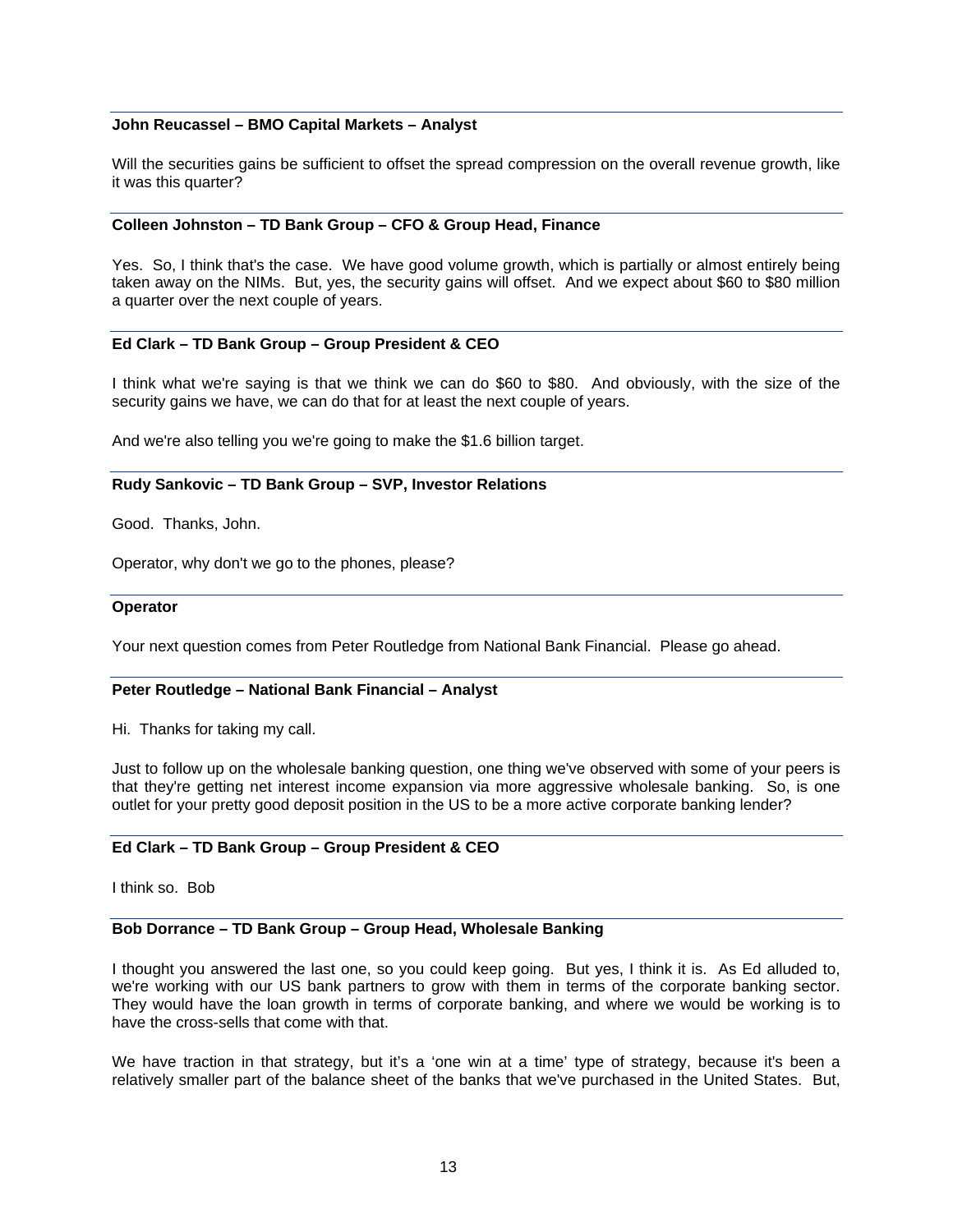that is, in effect, the strategy that we have in the US, other than the stuff that TD Securities is doing on its own – things like energy and mining and media and telecom.

So, we will grow the corporate side, but we'll do it within the risk appetite of TD Bank, America's Most Convenient Bank.

# **Peter Routledge – National Bank Financial – Analyst**

We're not hearing a shift in risk appetite for corporate lending. And, I guess the question is, isn't now the time to start taking on a bigger corporate book to get better spread out of your deposit base on the assumption that it's early in the cycle and let's lend aggressively to pick up some spread at a time we need it, and then we'll pull back before the cycle turns? I know it's easier said than done.

# **Bharat Masrani – TD Bank Group – Group Head, U.S. P&C Banking**

So, Peter, this is Bharat. We do have a strategy to grow what I'd call junior corporate business, which is the sweet spot for TD Bank, America's Most Convenient Bank. It's largely based out of our footprint. We did acquire some capabilities through the acquisitions we made, and we have added some of the capabilities from TD to make sure that we do this in a prudent fashion.

You know, it's easy to say – to market-time credit and say, "Hey, why don't you just pile on?" Having been in that business over many years, I know that lending can be unforgiving if you get it wrong, so we want to be prudent.

We are growing the book that makes sense from a risk appetite perspective. And as Bob said, it is critical that these are key relationships for the bank, where we cross-sell TD Securities' products to these clients, as well as bank products.

It's been a good business for us – we are happy with the way we are growing. If there are more opportunities in the marketplace, we will certainly look at them seriously and make sure that we are exploiting such opportunities, as long as it's within our risk appetite and it makes sense from a strategic perspective.

# **Peter Routledge – National Bank Financial – Analyst**

Fair enough. Thank you.

# **Rudy Sankovic – TD Bank Group – SVP, Investor Relations**

Okay. Thanks, Peter. Next question?

### **Operator**

Your next question comes from Gabriel Dechaine from Credit Suisse. Please go ahead.

### **Gabriel Dechaine – Credit Suisse – Analyst**

Good afternoon. The commentary about how you're managing interest rate risk to an extent in the US by selling these AFS securities. I see the rationale and the soundness of that strategy. But, where I see an inconsistency, I guess, is on the mortgage side. It's now 20 percent of your US loan book, and the way I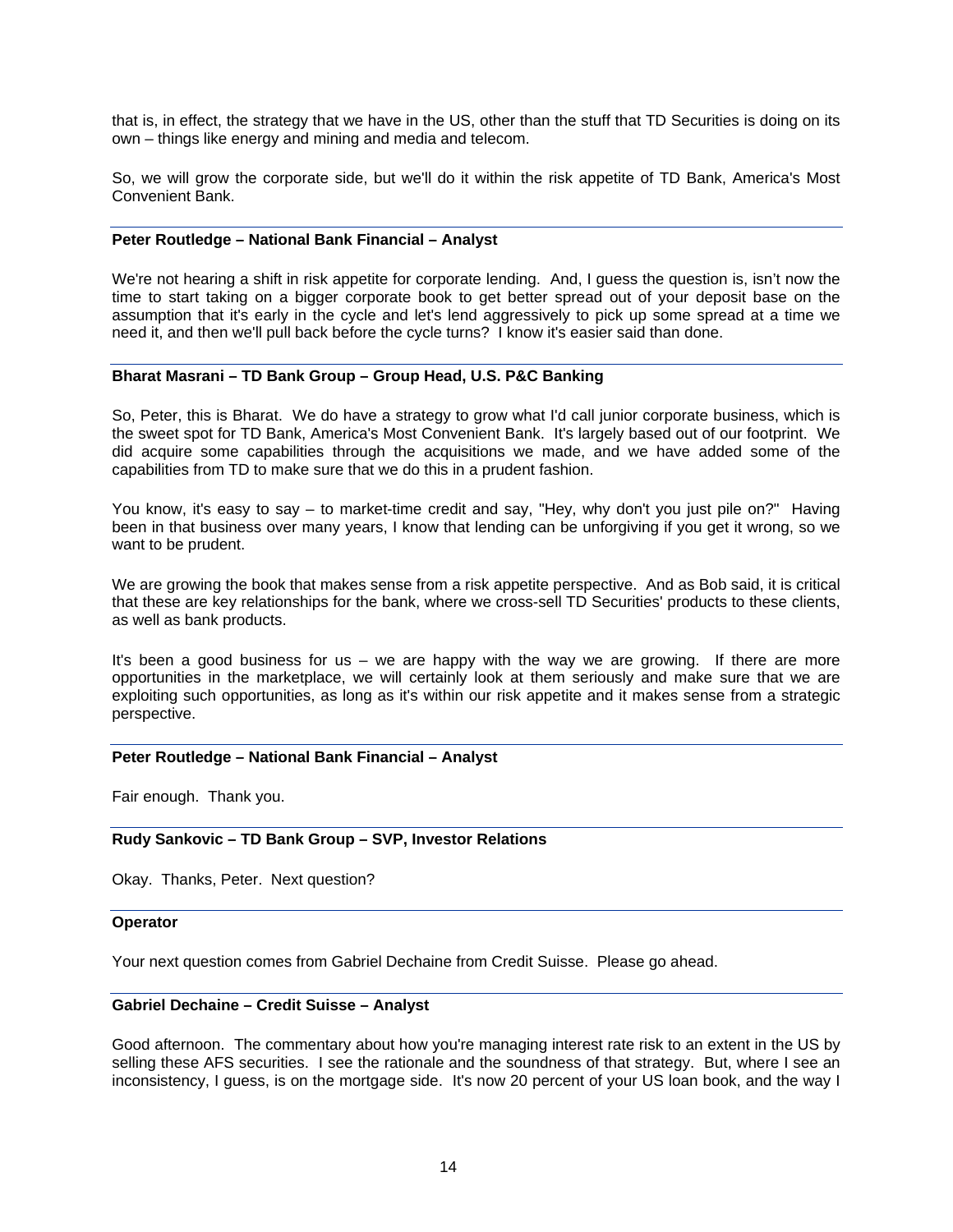look at it, it opens you up to some disintermediation risk if rates start rising. So, how are you managing that risk? That's my first question.

# **Ed Clark – TD Bank Group – Group President & CEO**

Do you want me to take that one?

# **Bharat Masrani – TD Bank Group – Group Head, U.S. P&C Banking**

Go ahead.

### **Ed Clark – TD Bank Group – Group President & CEO**

Absolutely. I mean, in the sense that, if your asset flow is a long-dated asset flowm, and you've come to a view that you actually want to shorten your duration, that just compounds the difficulty of doing so. So, we accept that.

And I think we have come to a view that, while in general we would like to keep these assets on our balance sheet, for two reasons, we want to at least experiment with some sales of them. And the two reasons would be, number one, that I think it would be a good market test for us to know whether the market likes our product. You can believe you've got a great product, but it's a nicer and more comfortable feeling for people who are obsessed with risk to be able to say that the market also likes your product.

And it does mean that you build yourself the optionality, particularly in managing the negative convexity that's inherent in those products, that if you reach the point where you say, "I'm not sure I'm comfortable with the scale of that kind of risk, that I can manage it," you have the option and you've built the system. So, we are building the system so that we can do some periodic mortgages sales there.

To the extent that your natural asset origination is long, then that means it puts even more pressure on you to say that you ought to sell. Where we have a securities portfolio, you ought to offset that by selling those securities. And you can say that the collateral damage of doing so is that it's going to kick up security gains for you. It happens to come at a good time, because you're also getting squeezed on the margins by the same thing that gave you those security gains.

# **Gabriel Dechaine – Credit Suisse – Analyst**

I appreciate that response. And then, Ed, while I've got your attention here, the dividend. A 5 percent increase - that's healthy. But, you maybe my expectations were too high. Given that your payout ratio is relatively lower than your peers', and given that you bumped up your payout ratio target last quarter, I would have expected you to have been getting closer to 10 percent, or something like that. Is there any particular reason that you held back?

# **Ed Clark – TD Bank Group – Group President & CEO**

No. I think that, if a company can have a psychological personality, it would be that we never 'lurch' to do anything. We just do things, and then we get a paradigm and do it steady state.

When you look at 2013 and see what our average dividend was over the average dividend in 2012, you're going to find that a pretty impressive number.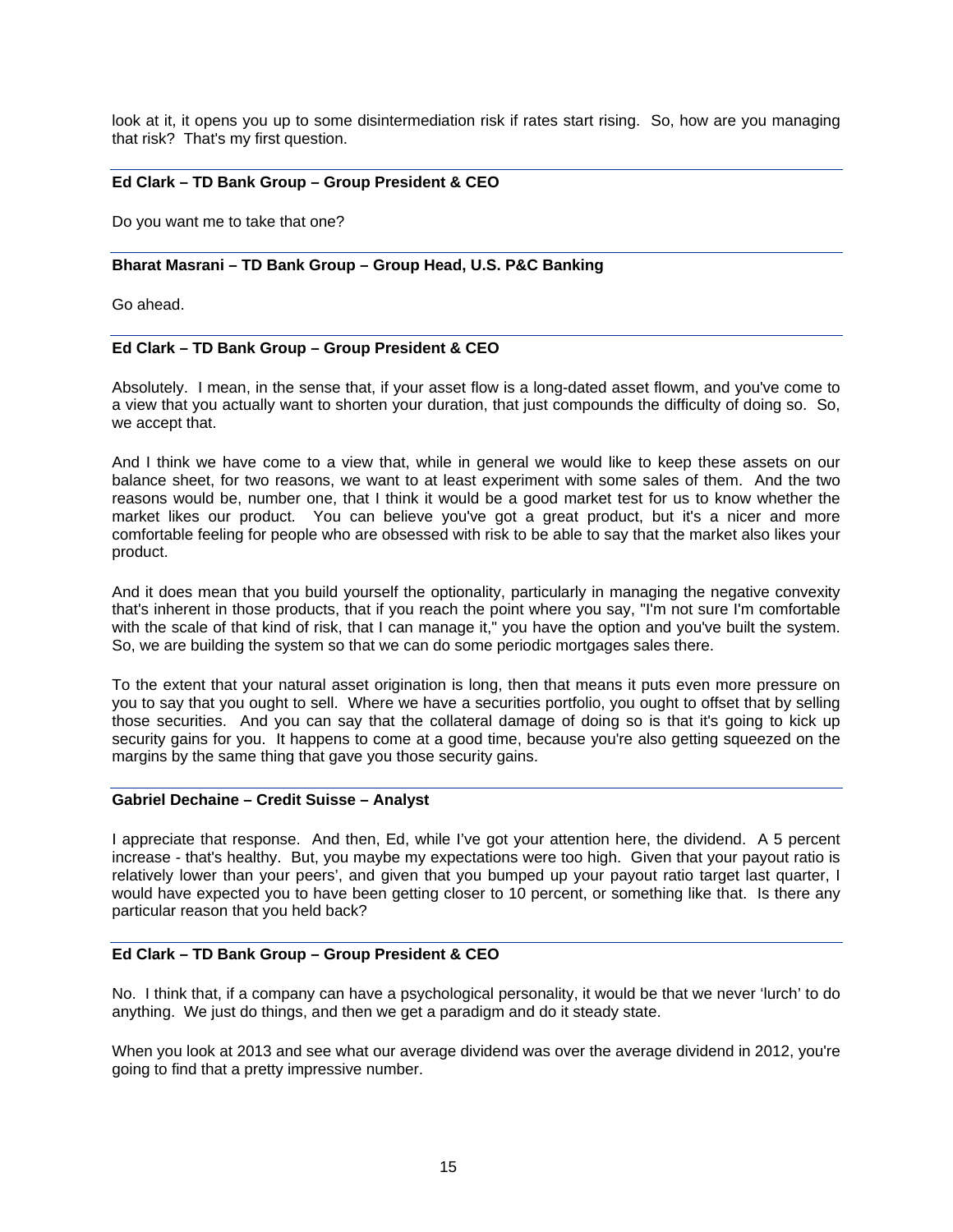# **Colleen Johnston – TD Bank Group – CFO & Group Head, Finance**

I'd just expand on that. With this increase alone, we'll be up 11 percent on a year-over-year basis in fiscal 2013 versus 2012. And as Ed said previously, we are looking to increase the dividend, ideally a couple of times a year, as we gradually make our way to the midpoint of the 40 to 50 percent range.

So, obviously the goal is to have a rate of dividend increase in excess of our rate of EPS growth. That's how we look at it over that horizon.

# **Gabriel Dechaine – Credit Suisse – Analyst**

Good. Thank you for adding that, Colleen.

### **Rudy Sankovic – TD Bank Group - SVP, Investor Relations**

Thanks, Gabriel. Next question, please?

### **Operator**

Your next question comes from Brad Smith from Stonecap Securities. Please go ahead.

### **Brad Smith – Stonecap Securities – Analyst**

Thanks very much.

My question relates to expenses. When we look at the non-interest expenses in the quarter, it looks to me like most of the expense reductions that were achieved at the segment levels came out of things like professional fees, marketing, communications, and things like that. So, I was just curious how we should think about the sustainability of those expense saves, when some of the core expenses – like salaries, compensation, etc. – continue to advance.

And then, I was also hoping that you might make some comment about the recurrence of this litigation reserve and update us as to where you think that's headed.

# **Colleen Johnston – TD Bank Group – CFO & Group Head, Finance**

Well, Brad, let me start overall with the expenses. I've had a number of people say to me today that they were really pleased to see the Q1 expense number, because it was down a lot quarter-over-quarter, and that our productivity agenda is really – that we're really starting to prove that out.

Now, I hate to contradict people on that, but I'll feel better when I start to see that year-over-year growth rate at or below the 3 percent level. On a year-over-year basis, we were up 4 percent. So, really, what you're seeing on the quarter-over-quarter basis is the fact that we do have this effect around project initiatives. And the timing of certain items – like marketing, as you mentioned – definitely tends to be over-weighted to the fourth quarter of the year.

For a variety of reasons, good management being the number one reason, we'd like to even that out over the course of the year. I'm not saying you won't have some increase in the fourth quarter, but we'd like to even that out a bit more. So, as I say, what you'll see in the first half of the year is our expenses increase probably in the 4 or 4.5 percent range, with a much lower rate of increase in the second half of the year.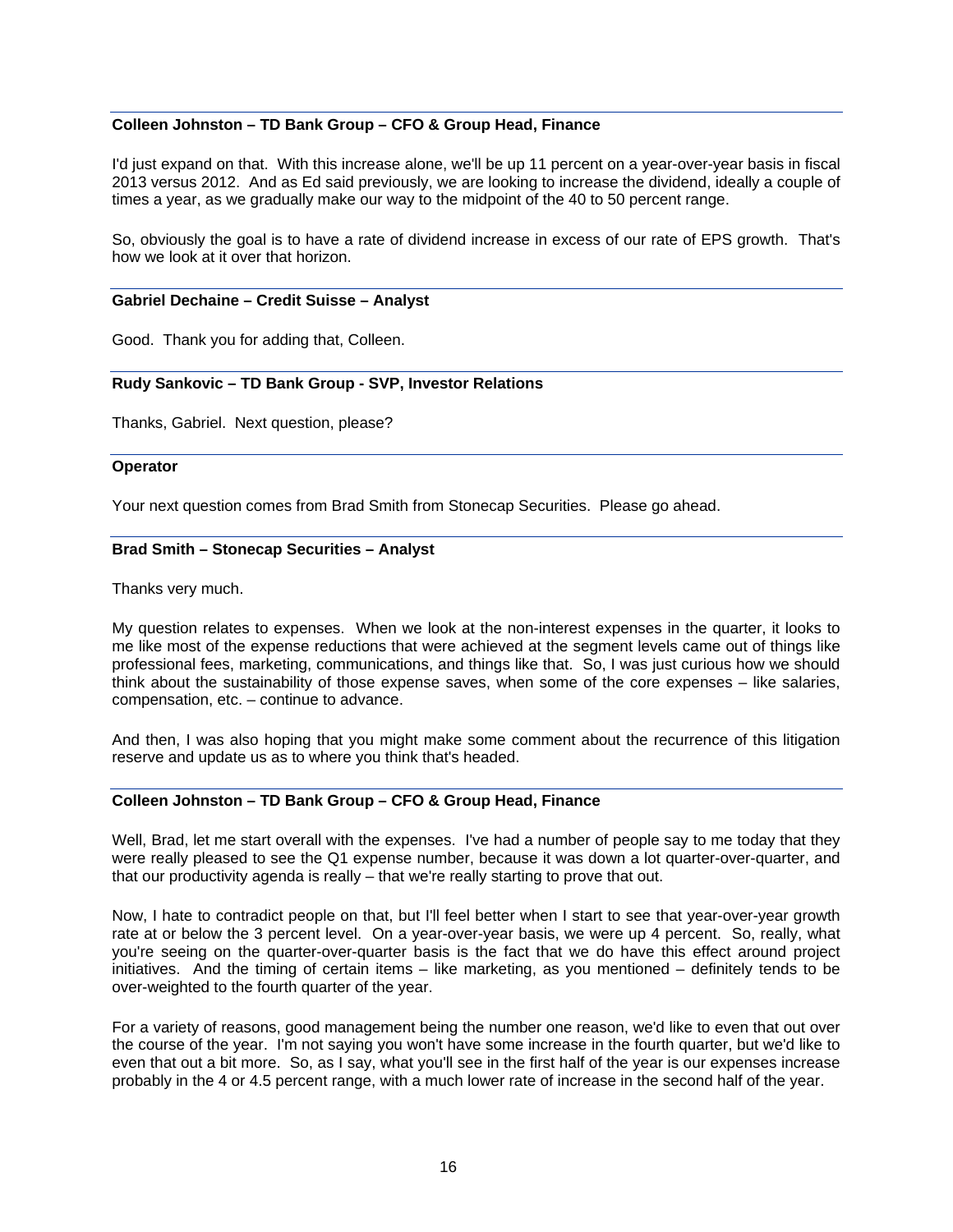I can certainly tell you that this is a huge area of focus for all of us on the senior executive team and for everyone across the bank. And we're definitely confident that we are taking out expenses. We're leveraging our scale and buying power. We're taking out those expenses, and we have a lot of good initiatives around that. So, I'm confident in our ability to meet the full year number.

Your second question was?

# **Brad Smith – Stonecap Securities – Analyst**

Well, just about the litigation reserve, Colleen.

### **Colleen Johnston – TD Bank Group – CFO & Group Head, Finance**

Yes. That's a tough one to comment on, Brad. But, we did try to go a little bit further in my remarks. As you know, these items are related generally to the Rothstein family of cases. What we really have tried to say is – never say never – but that we're really much closer to the end of that process than we are to the beginning. Hopefully, you won't see large charges going forward.

### **Brad Smith – Stonecap Securities – Analyst**

Right. And then lastly, the MBNA restructuring charge, how long is that now going to go on for?

# **Colleen Johnston – TD Bank Group – CFO & Group Head, Finance**

That's going to go on for at least all of 2013, probably into early 2014.

# **Brad Smith – Stonecap Securities – Analyst**

Thanks very much.

### **Rudy Sankovic – TD Bank Group – SVP, Investor Relations**

Thank you, Brad. Next question, please?

### **Operator**

Your next question comes from Robert Sedran from CIBC. Please go ahead.

### **Robert Sedran – CIBC – Analyst**

Hi. Good afternoon. A question for Tim Hockey, please.

Tim, I guess the margin nicely outperformed the guidance that we got last quarter, especially if we exclude MBNA. I'm wondering if we can get a little bit more color as to why and how and whether you think you can keep doing it.

And then, on a related note, if the Bank of Canada does stay on the sidelines for the next year or two, is there a point at which the structural pressure eases and the margin can just go sideways?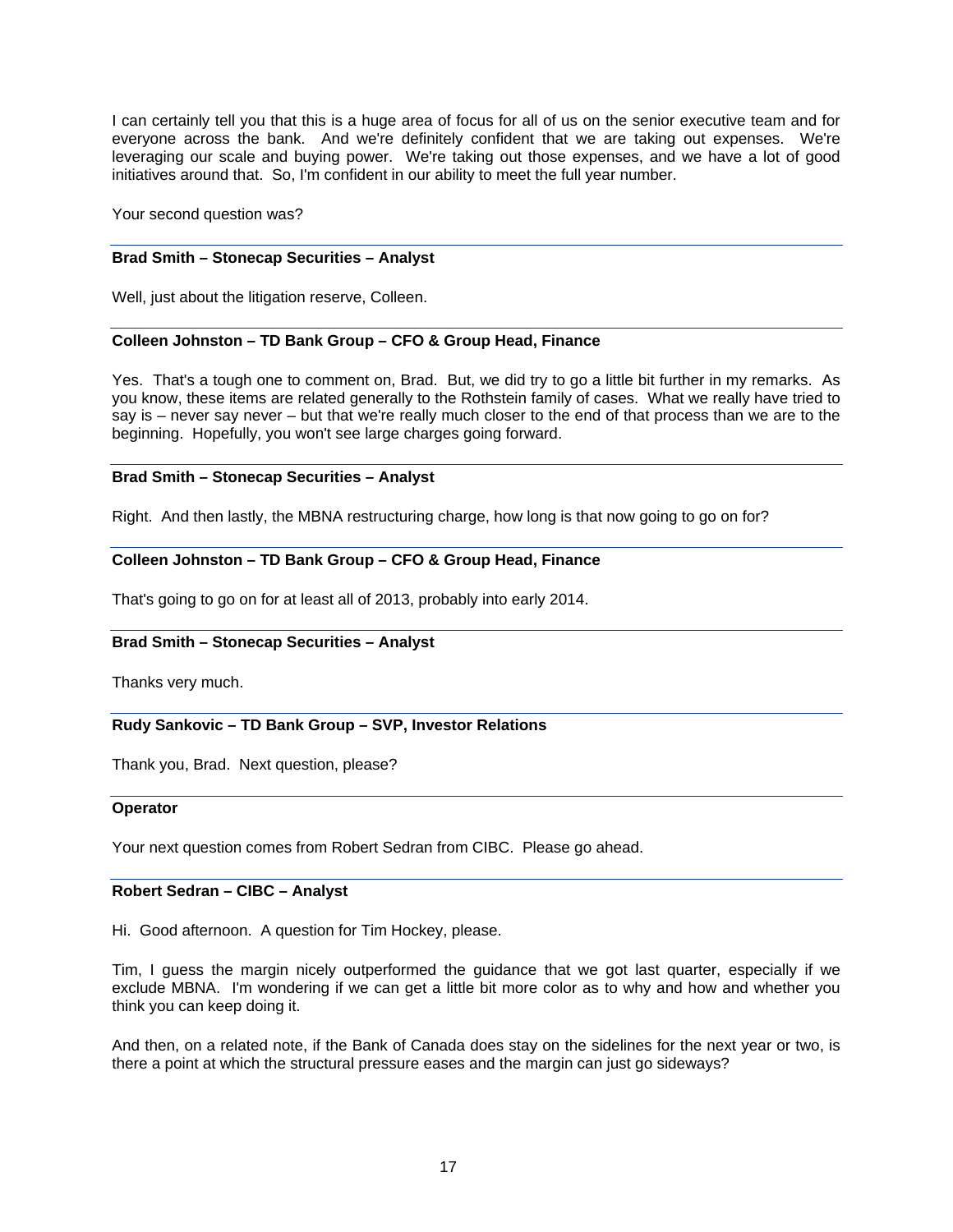### **Tim Hockey – TD Bank Group – Group Head, Canadian Banking, Auto Finance, and Credit Cards**

So, for the quarter, as we said last call, we expected to be down seven basis points, because five was built in already. But, in fact, we outperformed and we were actually up one, excluding that five.

So, frankly, we outperformed on the standard answer – mix. But, to give you an example of that, one of the things that we did is we grew our core deposits at a much faster rate than our term deposits, which pay a much higher rate. And we decided not to compete so heavily, notably in the brokered term market, which has very thin margins. As a result, we got a very positive shift compared to what we thought would happen in the quarter.

Looking forward, there is no question that we continue to see the same outlook for low interest rates. If you're asking what our outlook is, we've been fairly consistent in saying that we expect to see the numbers either bump around at this level or be down 'ones' and 'twos'. We think, with the same sort of structured low level interest rates, that that should continue to trend downward.

When we look at our overall margins, it does feel like we're getting closer to the bottom, especially with the balance sheet restructuring that we're talking about. But, I always find that it's best to expect a couple of basis points dripping off each quarter. And we plan for that in terms of our expense growth.

### **Robert Sedran – CIBC – Analyst**

Thank you.

### **Rudy Sankovic – TD Bank Group – SVP, Investor Relations**

Okay. Thank you, Robert. Next question, please?

### **Operator**

Your next question comes from André Hardy from RBC Capital Markets. Please go ahead.

# **André-Philippe Hardy – RBC Capital Markets – Analyst**

Thank you. Back to the US division and the securities gains of \$60 to \$80 million a quarter. Assuming those go away in a higher rate environment, how much do you need interest rates to rise to compensate for that lost revenue?

And then, also on the US business, your tax rate is quite low. What is the risk of that tax rate going higher? And if you think the risk is low, why would that be?

### **Bharat Masrani – TD Bank Group – Group Head, U.S. P&C Banking**

André, this is Bharat. It's tough to calculate exactly, to the basis point, how much rates have to go up to offset and all that. All I'll say is that we're very happy with the core growth we are generating in the US.

Colleen went through the numbers for loan growth, deposit growth, the number of accounts we are opening and all the new stores that are coming onboard. Given this strategy, obviously, if rates do go up, that will help our NIM and will help the bottom line.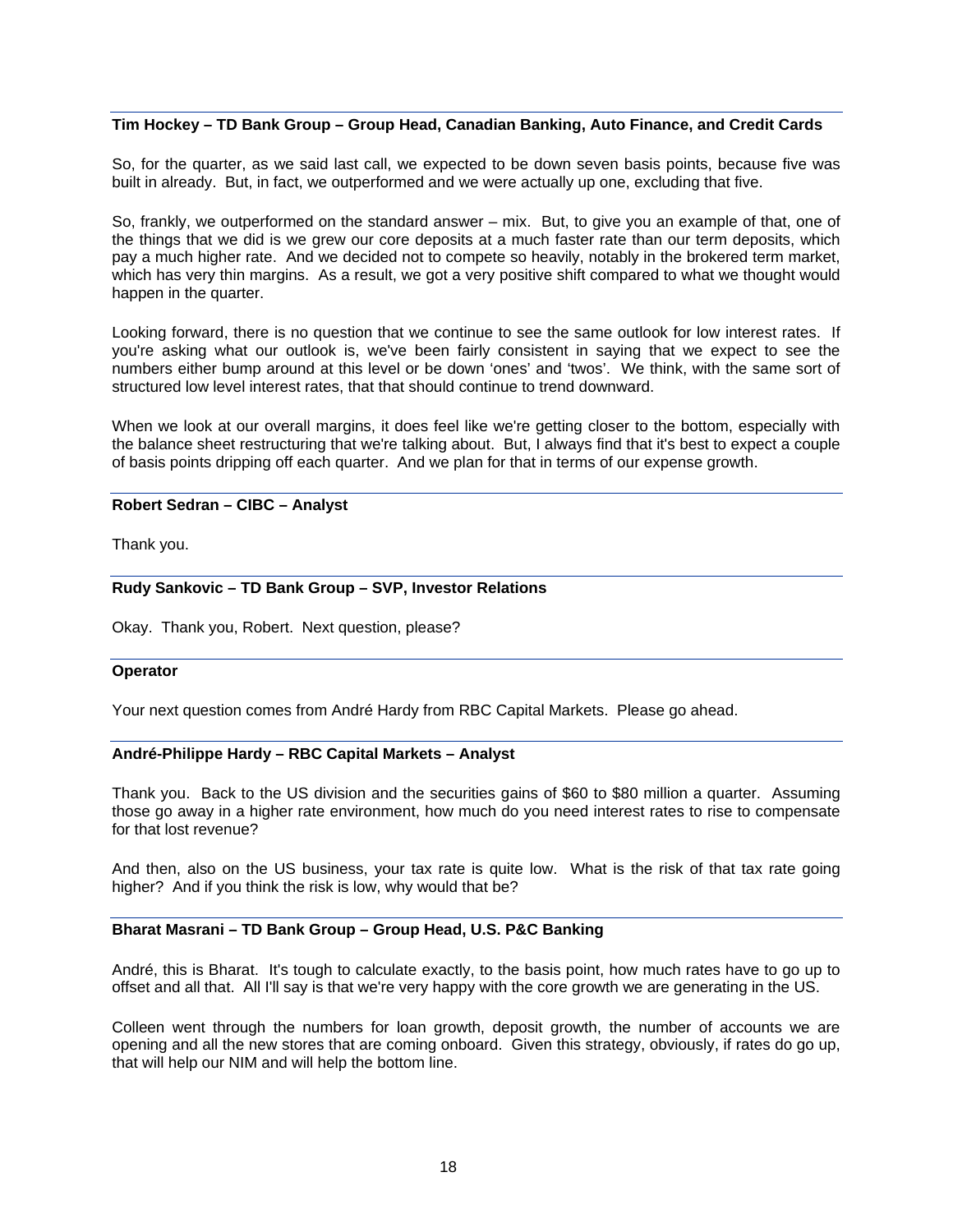It's hard to give you specific numbers as to – for example, this many basis points will get you X dollars. We haven't given out such numbers before, and I think I don't want to be speculating on this call.

### **André-Philippe Hardy – RBC Capital Markets – Analyst**

A range going forward would be helpful, because we're talking about \$250 to \$300 million of revenue that might go away one day. It's quite meaningful.

### **Bharat Masrani – TD Bank Group – Group Head, U.S. P&C Banking**

Yes.

### **Colleen Johnston – TD Bank Group – CFO & Group Head, Finance**

André, your second question was really around the effective tax rate. A big part of the reason for the lower effective tax rate is that we have higher volumes of tax incented businesses. These are low income housing tax credits and new market tax credits, and some tax-exempt income on some of our commercial exposures.

The reason that we have some of these investments is that they help us meet our obligations under the Community Reinvestment Act in the United States. That actually ends up taking a little bit off the top line, the way we do the accounting. This actually had more of an effect last year, when we changed the reporting.

It is actually a negative at the revenue line  $-$  all the positive goes into the tax line. So, that's what is actually contributing to a lower effective tax rate.

To your question around the sustainability of the current effective tax rate, I think it's reasonably sustainable, although what you'll find over time is that, as our earnings grow in the United States, because the value of our tax structure is pretty much constant, you will see the effective rate go up over time, as more of those earnings are taxed at the higher marginal rate.

You have to take those things into account. Given where we're at today in terms of earnings, I think that that tax rate is pretty reasonable.

# **André-Philippe Hardy – RBC Capital Markets – Analyst**

And when you say 'that tax rate', you're talking about the last quarter?

### **Colleen Johnston – TD Bank Group – CFO & Group Head, Finance**

Yes.

### **André-Philippe Hardy – RBC Capital Markets – Analyst**

Okay. Thank you.

# **Rudy Sankovic – TD Bank Group – SVP, Investor Relations**

Thanks, André. Next question, please?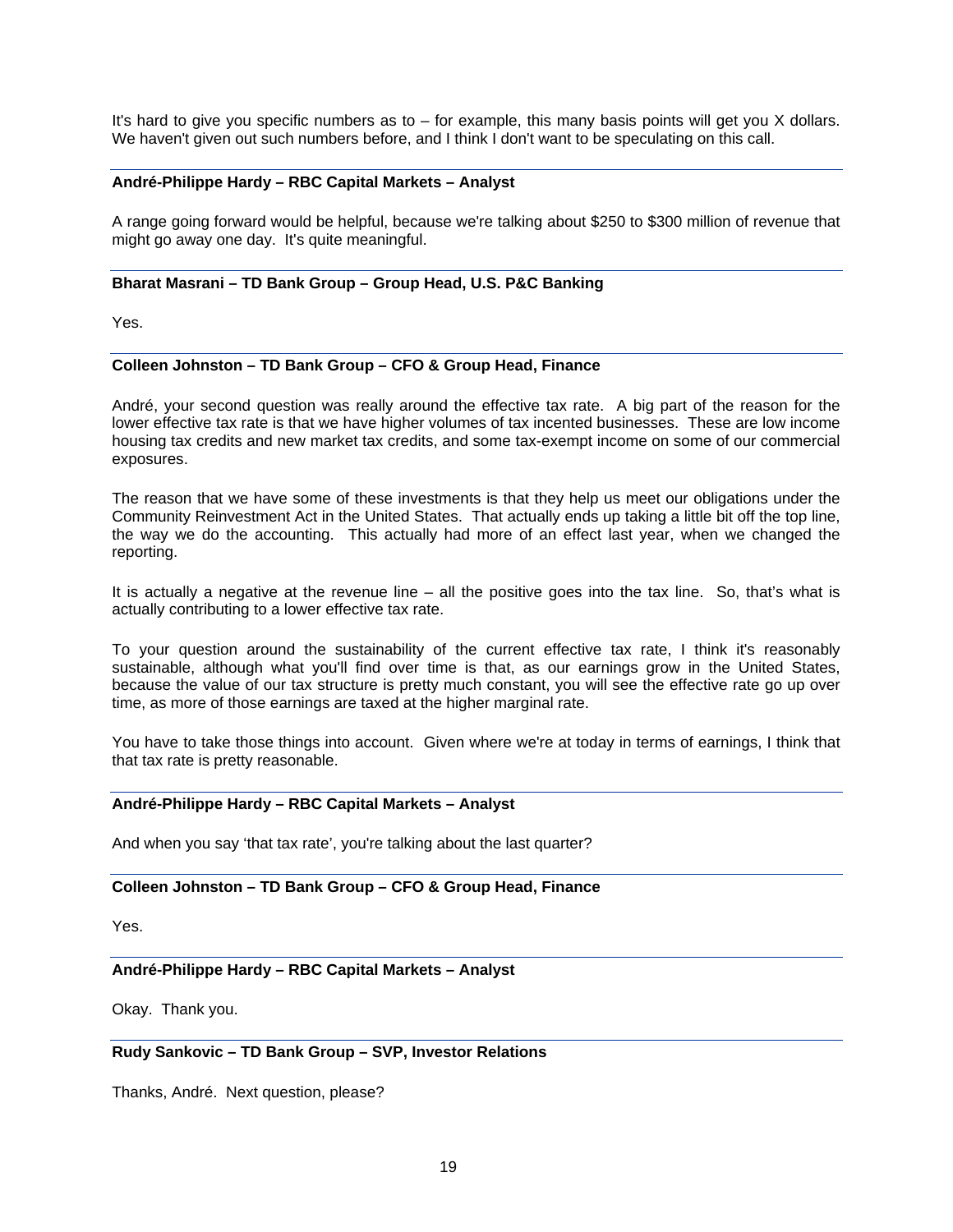# **Operator**

Your next question comes from Sumit Malhotra from Macquarie Capital Markets. Please go ahead.

# **Sumit Malhotra – Macquarie Capital Markets – Analyst**

Good afternoon. The first question is back to the US net interest margin, and maybe taking a look at what I'll call the core portion of the decline. When you think about your balance sheet growth, which has been very strong on both the lending and the deposit side, in looking to manage that loan growth - or balance sheet growth versus margin balance, I guess is the term I want to use – are there any products where you're looking at making a concerted effort to slow the rate of growth because you're not achieving the kind of yields or margins you would want?

# **Bharat Masrani – TD Bank Group – Group Head, U.S. P&C Banking**

So, on the deposits, I think one thing we should clarify is that, even though NIM may drop, that doesn't mean it's negative NII necessarily. When we generate new accounts and DDA balances build up, we're obviously earning less on those than we might have earned a couple of years ago. We are not going out of our way to stop DDA growth, for example. We are consciously not offering, and it's a small part of our business, the CD business – it's relatively small – and we are not a big competitor in that space. And that makes sense given where the rates are and our own liquidity position relative to some of our competitors.

On the asset side, we do look at other products. We have strategy to build our ABL business. That's a business that we inherited through one of our acquisitions. It's a very small business. We are building capabilities around that. We think that's a good business that not only fits our strategy, but is also within our risk appetite. And given the rate environment, it also helps our business.

The other area in which we have traditionally been strong and are looking to grow even further, if the right opportunities come by, would be the healthcare space. It's an important space for us. It's a franchise business for us, because we do a lot of cross-sell in that area. So, there is are good opportunities there. I think there's a chance we'd be growing new products around that particular sector.

And then, as you've heard, the credit card space is a very attractive space for us. The Target deal is an example of what would be of interest to us going forward.

### **Sumit Malhotra – Macquarie Capital Markets – Analyst**

You've made some references – and this might be for Tim. You've made some references to the rate of growth in auto and the yields that have been achieved there perhaps being thinner than you would have originally expected. Is that still an area where it's reasonable for us to expect to see slower loan growth in the foreseeable future?

# **Tim Hockey – TD Bank Group – Group Head, Canadian Banking, Auto Finance, and Credit Cards**

We expect – this is Tim. In the U.S., we expect to see loan growth actually get a little stronger as auto sales go higher. If you remember, we're actually shifting our strategy around mix from sort of 90/10 to 80/20. I'd say we're about halfway there. And that's mix between prime and near prime.

The margins are a little thicker, but certainly the competitive forces are quite strong in the US. As that transition happens, we expect our quarterly volume growth in originations will go up a little higher from here.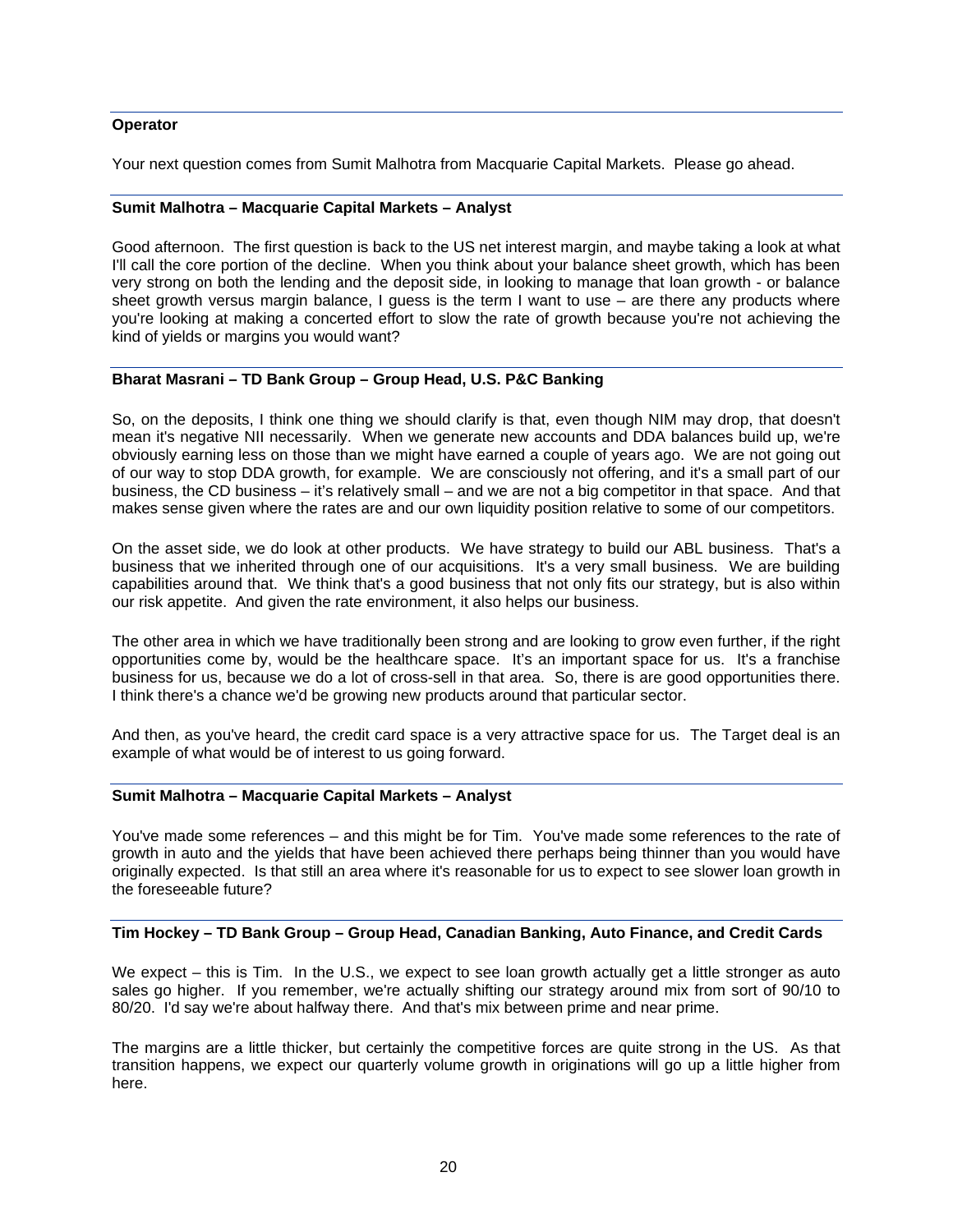### **Sumit Malhotra – Macquarie Capital Markets – Analyst**

And Mark, I'll wrap this one up for you. I heard your comments on the loan loss ratio being at the lowest levels in quite some time. Your comments didn't sound like you think that's going to change very much. That's the first part of it.

And second, has your outlook on the credit environment improved to the point where you're willing to go a little further out on the risk curve in the environment you see for credit quality in the interim?

# **Mark Chauvin – TD Bank Group – Group Head & Chief Risk Officer**

Okay. Relative to the first one, maybe the easiest way to look at it is by the major portfolios. In Canada, in the commercial book and the wholesale book, we've effectively got very few losses. Clearly, that's an area that could be lumpy, so we could see some there. I'm certainly not looking for major increases, but an increase above existing levels would not be unusual.

In terms of the consumer credit portfolio, based on our current outlook for the economy, we are looking for that to stay relatively stable. The dollar amount may go up with volume growth, but we would look for the loss rates to stay relatively constant.

And then, if I turn to the US, I am quite encouraged by the strength in the commercial book in the last quarter. And in the consumer book – mortgages – we're seeing that the loss rate is keeping pace with the growth in mortgages. We're comfortable with the originations there. I would look for continued improvement there, not material, but continued improvement going forward.

And in terms of the risk appetite question, you are talking to the risk person. I do think that we like to stay stable. A good loan is a good loan, and we can certainly have volatility there. If you use the example of the commercial bank, I think the last four quarters in Canada, the average loss rate was 17 basis points. Something higher than that - 30 basis points – would be well within reason. So, I think there's a tolerance for us to go up, but it'd still be within our risk appetite.

# **Sumit Malhotra – Macquarie Capital Markets – Analyst**

Thanks for your time.

### **Rudy Sankovic – TD Bank Group – SVP, Investor Relations**

Good. Thanks, Sumit. The next question, please?

### **Operator**

There are no further questions on the phone. Please go ahead.

### **Rudy Sankovic – TD Bank Group – SVP, Investor Relations**

We're going to give Michael Goldberg one last chance here, because he stuck to the one question limit. Michael?